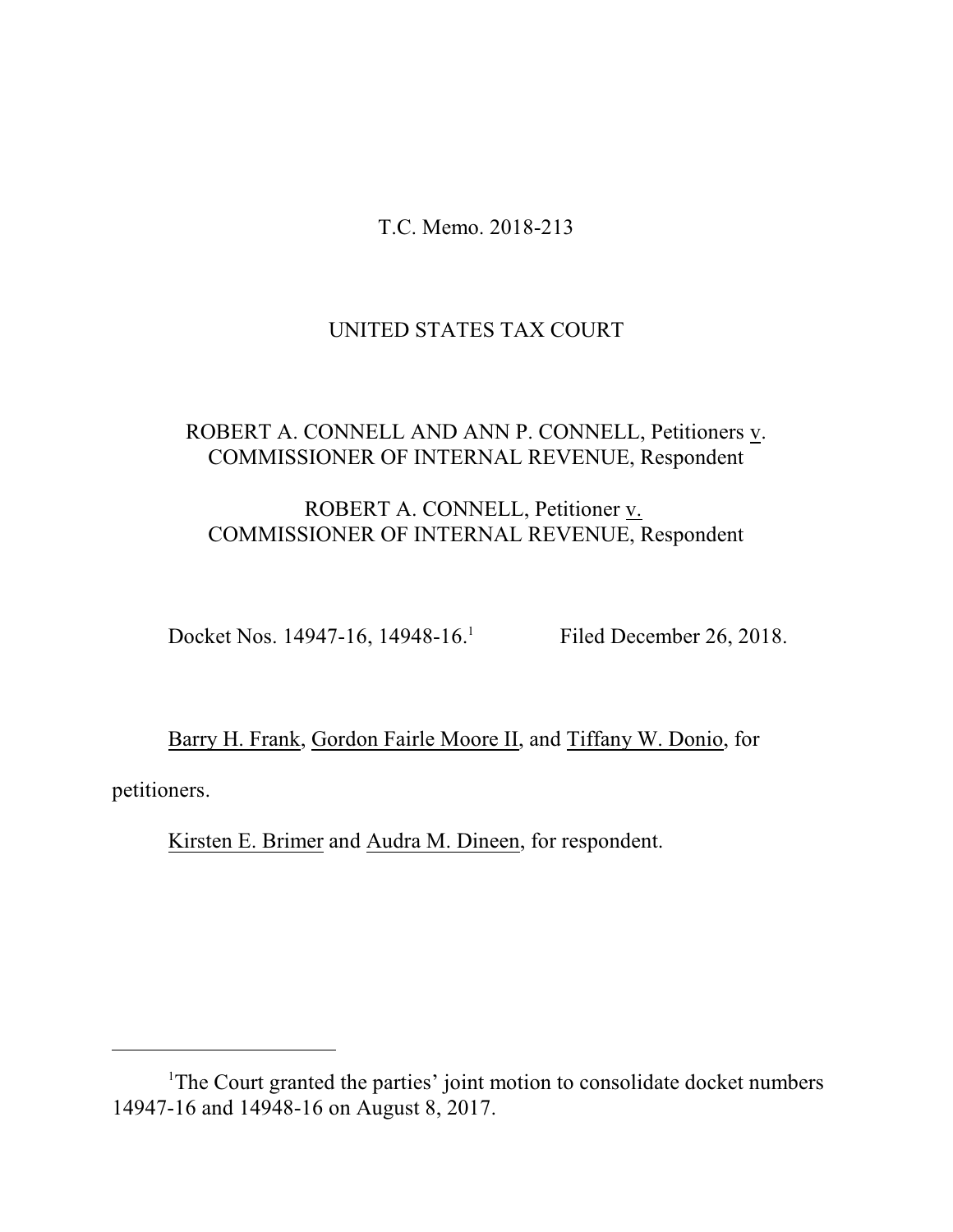# **[\*2]** MEMORANDUM FINDINGS OF FACT AND OPINION

JACOBS, Judge: Respondent determined deficiencies in petitioners' Federal income tax for 2009, 2010, and 2011 (years involved) as follows (all amounts are rounded to the nearest dollar):

# Docket No. 14947-16--Robert A. Connell & Ann P. Connell

| Year         | Deficiency                             | Penalty<br>sec. $6662(a)$ |
|--------------|----------------------------------------|---------------------------|
| 2009         | \$169,552                              | \$36,701                  |
|              | Docket No. 14948-16--Robert A. Connell |                           |
| Year         | Deficiency                             | Penalty<br>sec. $6662(a)$ |
| 2010<br>2011 | \$147,198<br>1,312,943                 | \$29,440<br>262,589       |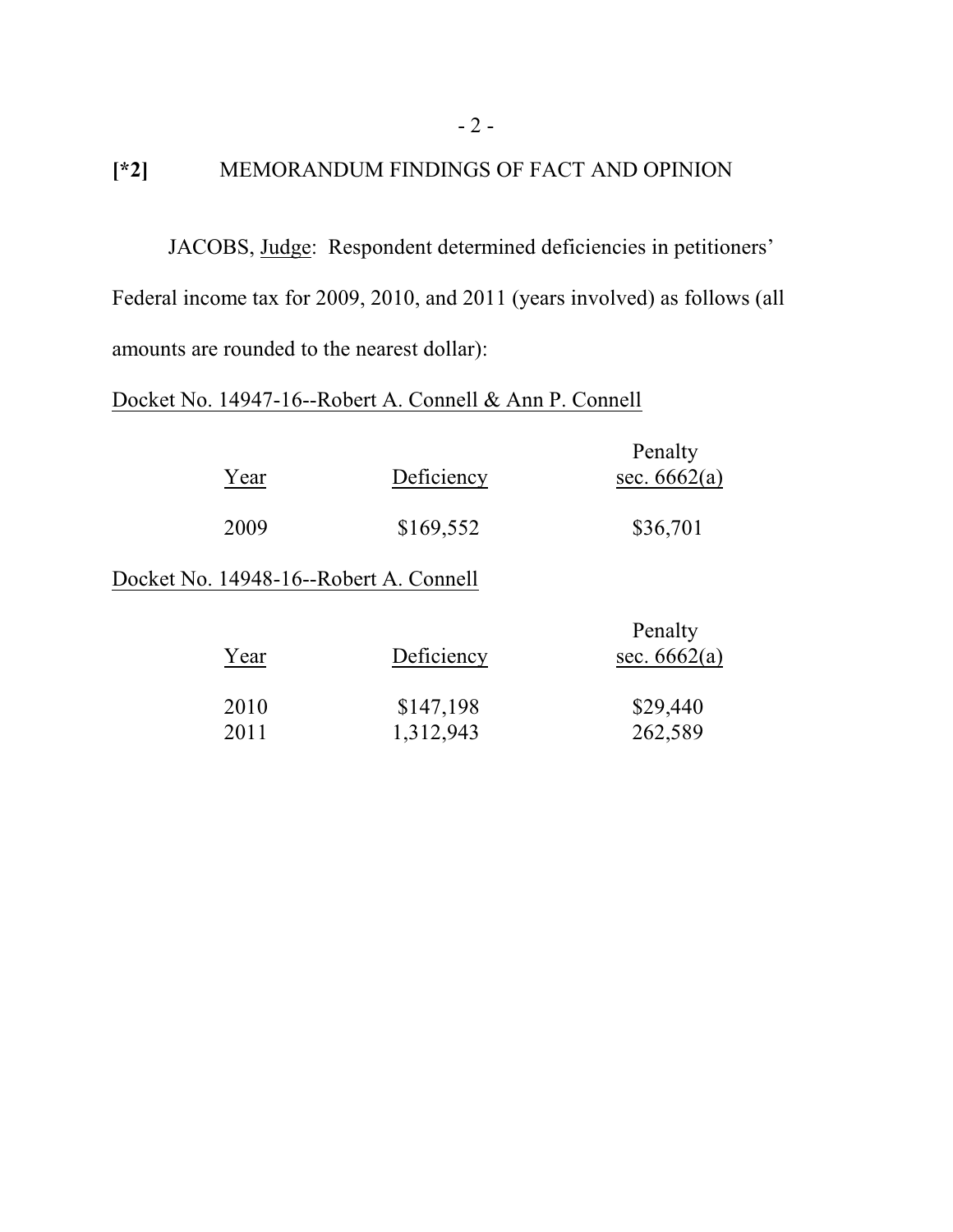[\*3] After concessions,<sup>2</sup> the issue for decision in these consolidated cases is whether an award by the Financial Industry Regulatory Authority ( $\text{FINRA}$ )<sup>3</sup> Dispute Resolution Panel (FINRA Panel) that extinguished a debt owed by Mr. Connell to Merrill Lynch, Pierce, Fenner & Smith, Inc. (Merrill Lynch), should be taxed as ordinary income or as capital gain. Respondent asserts that the extinguishment constitutes cancellation of debt income and taxable as ordinary income; Mr. Connell maintains the award was for the taking of his book of business and taxable as capital gain.

All section references are to the Internal Revenue Code, as amended, in effect for the years involved, and unless otherwise indicated, all Rule references are to the Tax Court Rules of Practice and Procedure.

<sup>3</sup>FINRA is a private corporation that acts as a self-regulatory organization.

<sup>2</sup>Pursuant to the joint stipulation of settled issues, the parties agree that petitioners are entitled to deduct certain nonpassive activity losses for 2009; Mr. Connell is entitled to deduct nonpassive activity losses for 2010 and 2011; Mr. Connell's 2011 "Smith Barney Citi Group Deferred Compensation Loss" is a capital loss; Mr. Connell is not entitled to a carryforward loss of \$209,437 for 2011; petitioners are liable for the sec. 6662(a) penalty for 2009; and Mr. Connell is liable for sec. 6662(a) penalties for 2010 and 2011.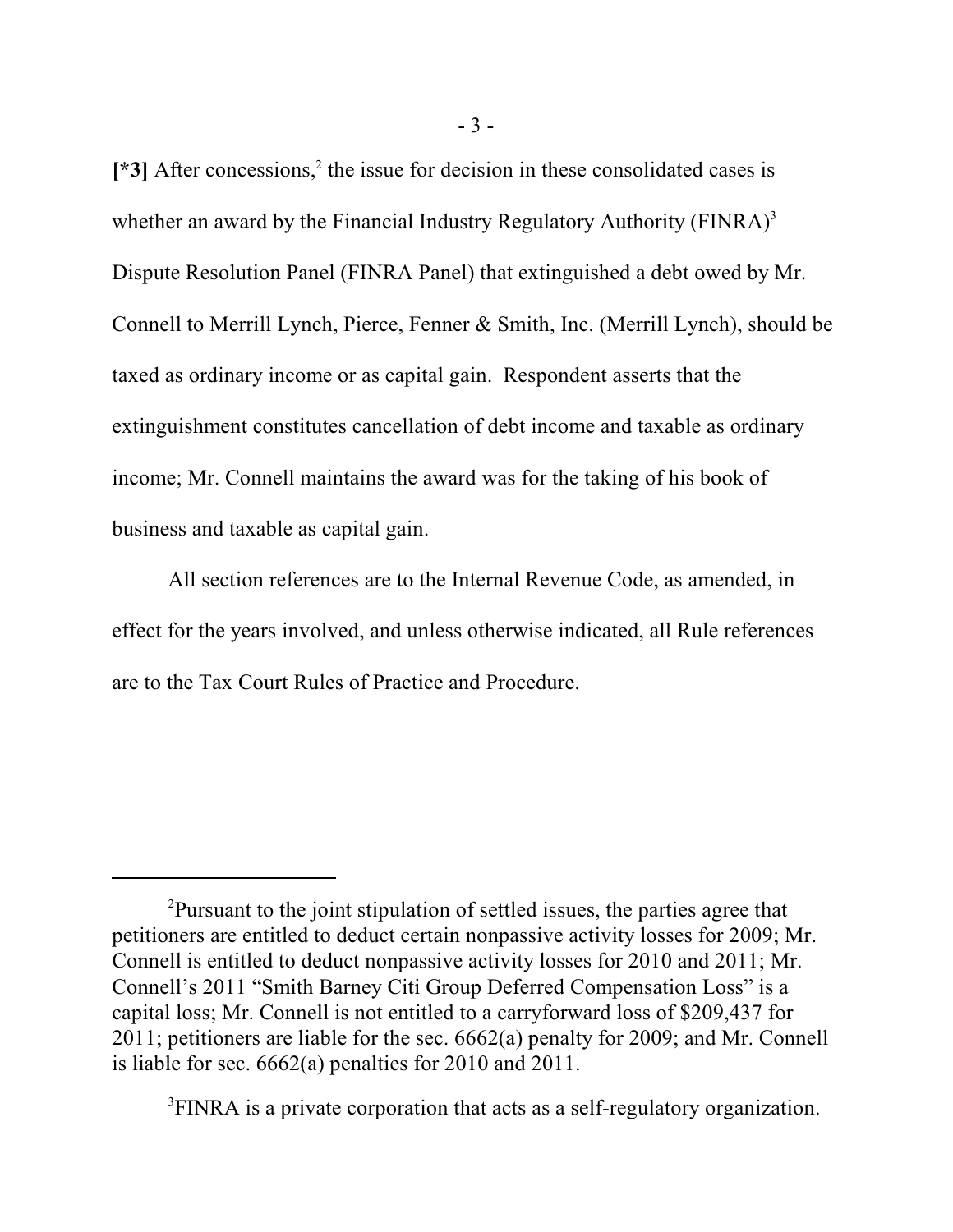### **[\*4]** FINDINGS OF FACT

- 4 -

### I. Introduction

Some of the facts have been stipulated and are so found. The stipulation of facts and the exhibits attached thereto are incorporated herein by this reference. When they timely filed their petitions, petitioners resided in Pennsylvania.

Petitioners were husband and wife in 2009; they filed a joint Federal income tax return for that year. Petitioners divorced in 2010 and, as is relevant in this matter, Mr. Connell filed as a single individual on his 2011 Federal income tax return. 4

Mr. Connell has been a financial adviser since 1974; he began his career with Bache, now Prudential Bache. He has been a certified financial planner since 1979. In 1980 Mr. Connell joined the financial services firm now known as Smith Barney, remaining there until 2009. At Smith Barney Mr. Connell generated a group of approximately 200 clients. To service those clients, Mr. Connell worked with a five-person team of brokers and assistants.<sup>5</sup> By 2009 Mr. Connell and his

<sup>4</sup>The record does not indicate whether Mr. Connell filed as a single individual for 2010.

<sup>5</sup>Mr. Connell's team members were employees of Smith Barney, but they worked exclusively for Mr. Connell. Although Mr. Connell did not have the authority to fire a team member, management usually honored his request or (continued...)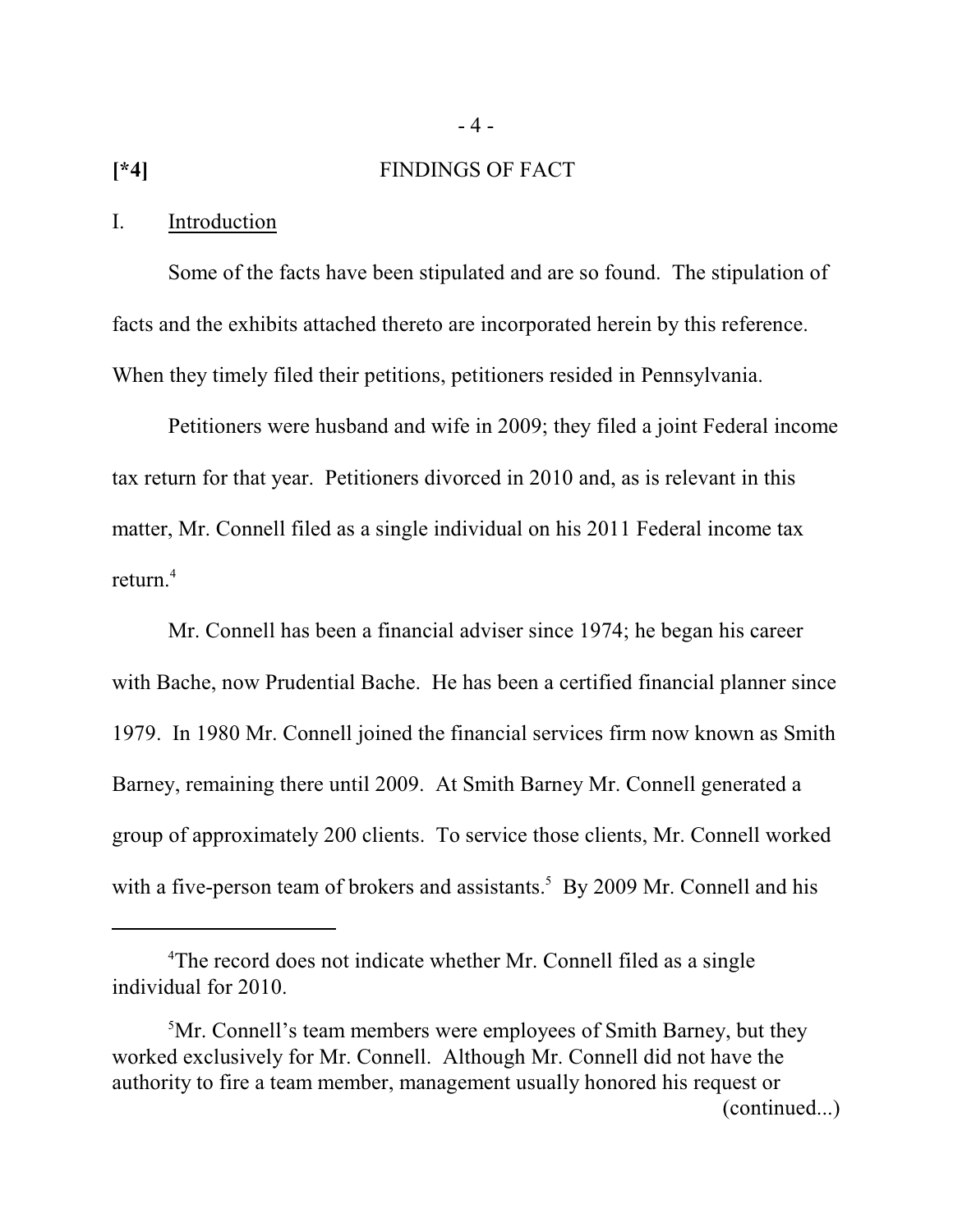**[\*5]** team had assets under management (AUM) exceeding \$350 million. The value of the assets under Mr. Connell's direct management was \$291,556,000. Mr. Connell and his team produced over \$3,150,000 in "T12" annual revenue for Smith Barney, with Mr. Connell's clients generating \$2,609,835 in T12 revenue.<sup>7</sup> The size of his book of business made Mr. Connell one of Smith Barney's top financial advisers. He was first in his office and in the North Atlantic region, and in the top 20 nationally.

# II. Mr. Connell's Brief Merrill Lynch Career

In early 2009 Mr. Connell learned that Morgan Stanley intended to acquire Smith Barney. He decided to explore other employment opportunities. Merrill Lynch made him the best offer; Mr. Connell was offered their highest compensation package, called "quintille one".

 $5$ (...continued) reassigned the person.

 $6T12$  is trailing revenue, i.e., fees paid to the firm for the financial adviser's services over the preceding 12 months.

<sup>7</sup> In 2009 another member of Mr. Connell's team (who moved with Mr. Connell to Merrill Lynch, see infra p. 9) had AUM of \$54,524,000, and T12 of \$473,415.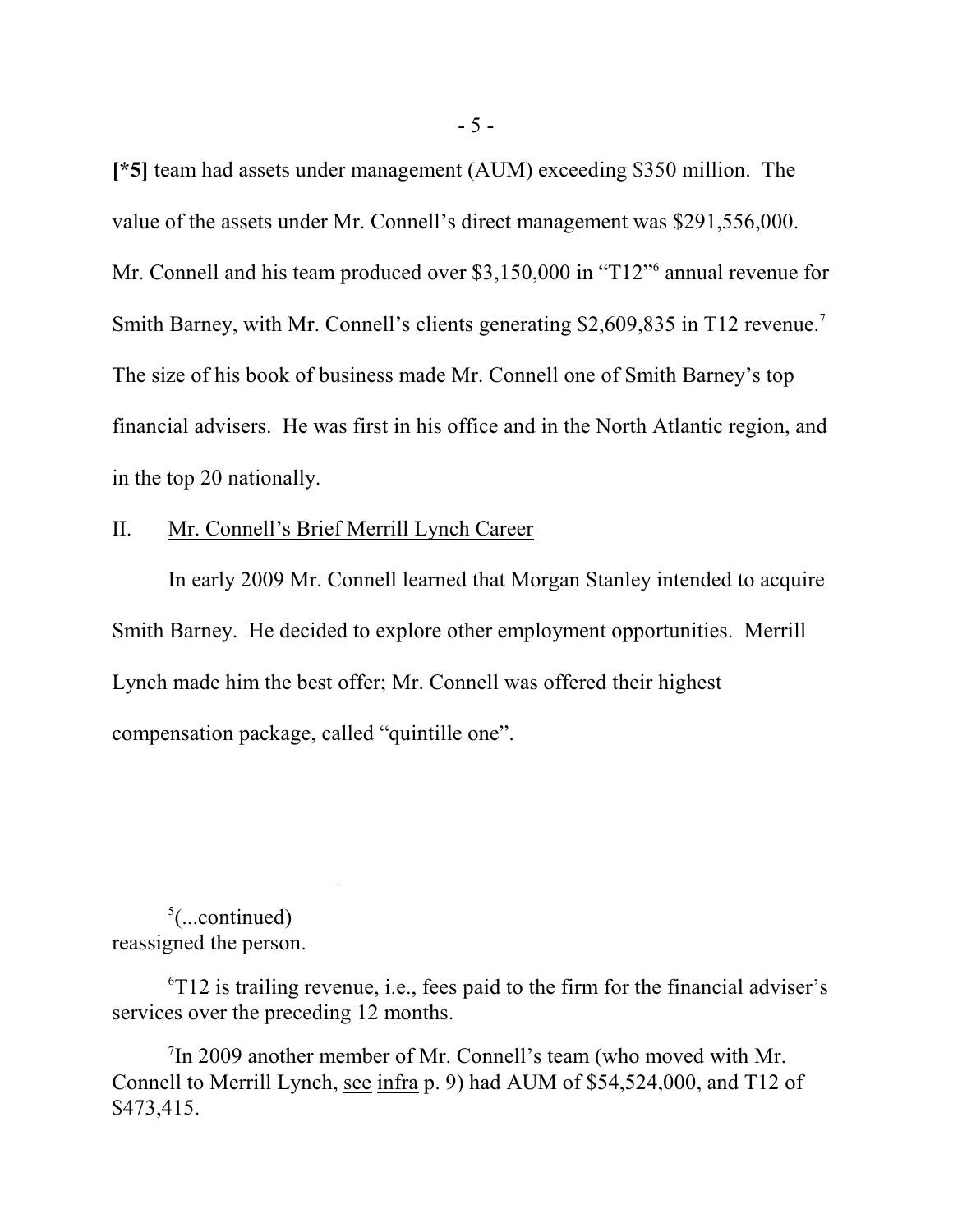**[\*6]** On June 26, 2009, Mr. Connell signed a "relatively standard" employment agreement with Merrill Lynch. Paragraph 3(c) governed Mr. Connell's compensation (hereinafter transition compensation).

Clause (i) stated:

- (a) Connell shall be entitled to monthly transition compensation payments of Forty-Two Thousand Nine Hundred Eighty and 07/100 Dollars (\$42,980.07) during each month from October 2009 through June 2017. The transition compensation payments described in this paragraph are not eligible for computation of benefits (usually known as "non eligible compensation"). Connell shall cease to be entitled to the above-described transition compensation upon the termination of his employment for any reason.
- (b) In the event that Connell's employment is terminated by Merrill Lynch and/or Bank of America, other than for Cause (as defined below) or in the event that Connell's employment is terminated by reason of death or disability (as defined in the Merrill Lynch & Co. Long Term Disability Plan), Connell will no longer be entitled to monthly transition compensation payments under this Agreement. Instead, Merrill Lynch agrees to pay Connell or his estate a lump sum payment equal to the remaining transition compensation payments through June 2017, less any outstanding debts Connell owes Merrill Lynch. Subject to paragraph  $3(c)(v)$ , such lump sum shall be paid as soon as practicable after the close of the calendar year after the calendar year in which the termination occurs, but in no event later than March 15 of the year after the calendar year in which the termination occurs. In the event that Connell resigns or his employment is terminated by Merrill Lynch and/or Bank of America for Cause, Connell shall cease to be entitled to the above-described transition compensation payments and will not receive any lump sum payment as described in this paragraph.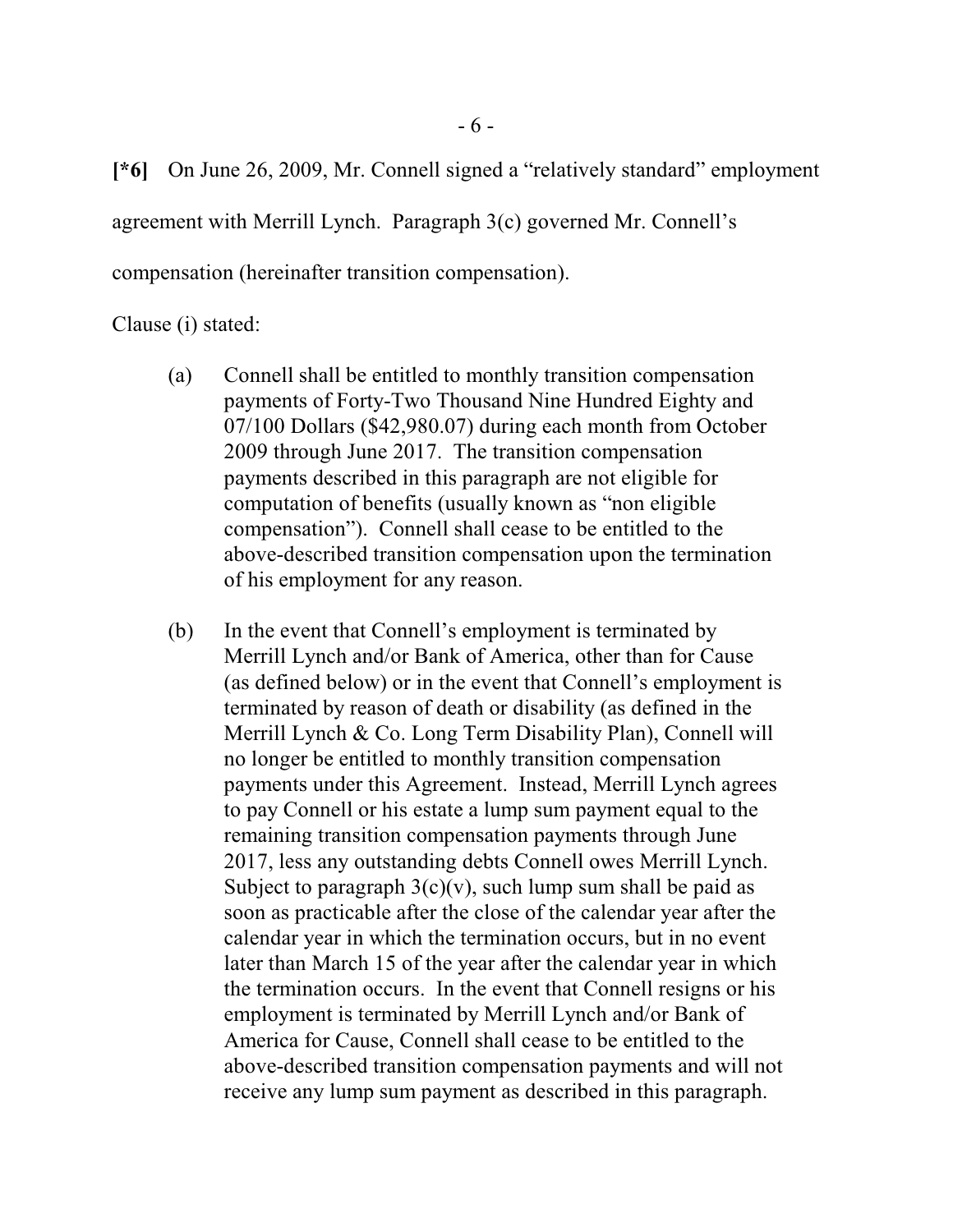- 7 -

**[\*7]** "Cause" was defined in paragraph 4 as:

- i. violation of Federal securities laws, rules, or regulations;
- ii. violation of any rules or regulations of any regulatory or selfregulatory organization;
- iii. violation, as reasonably determined by Merrill Lynch management, of Merrill Lynch's rules, regulations, policies, practices, directions, and/or procedures;
- iv. criminal conduct that could either result in Mr. Connell's statutory disqualification or could reasonably result in harm to Merrill Lynch's reputation, as reasonably determined by Merrill Lynch management;
- v. a suspension, bar, or limitation on Mr. Connell's activities for Merrill Lynch by any regulatory or self-regulatory organization;
- vi. violation of Merrill Lynch's policies against discrimination and harassment;
- vii. failure to maintain licenses and required registrations;
- viii. dishonesty in connection with Mr. Connell's employment; or
- ix. failure to fulfill or to meet any financial obligations that exist between Mr. Connell and Merrill Lynch for a period of four consecutive months that occur outside the first six months of employment.

In addition to his monthly transition compensation payments, Mr. Connell

was eligible to participate in Merrill Lynch's incentive compensation bonus

programs.

As previously noted, Mr. Connell was to receive \$42,980 in monthly

transition compensation from October 2009 through June 2017. Upon his

agreeing to work for Merrill Lynch, the firm lent Mr. Connell \$3,637,217. To

evidence the loan Mr. Connell signed a promissory note on June 26, 2009.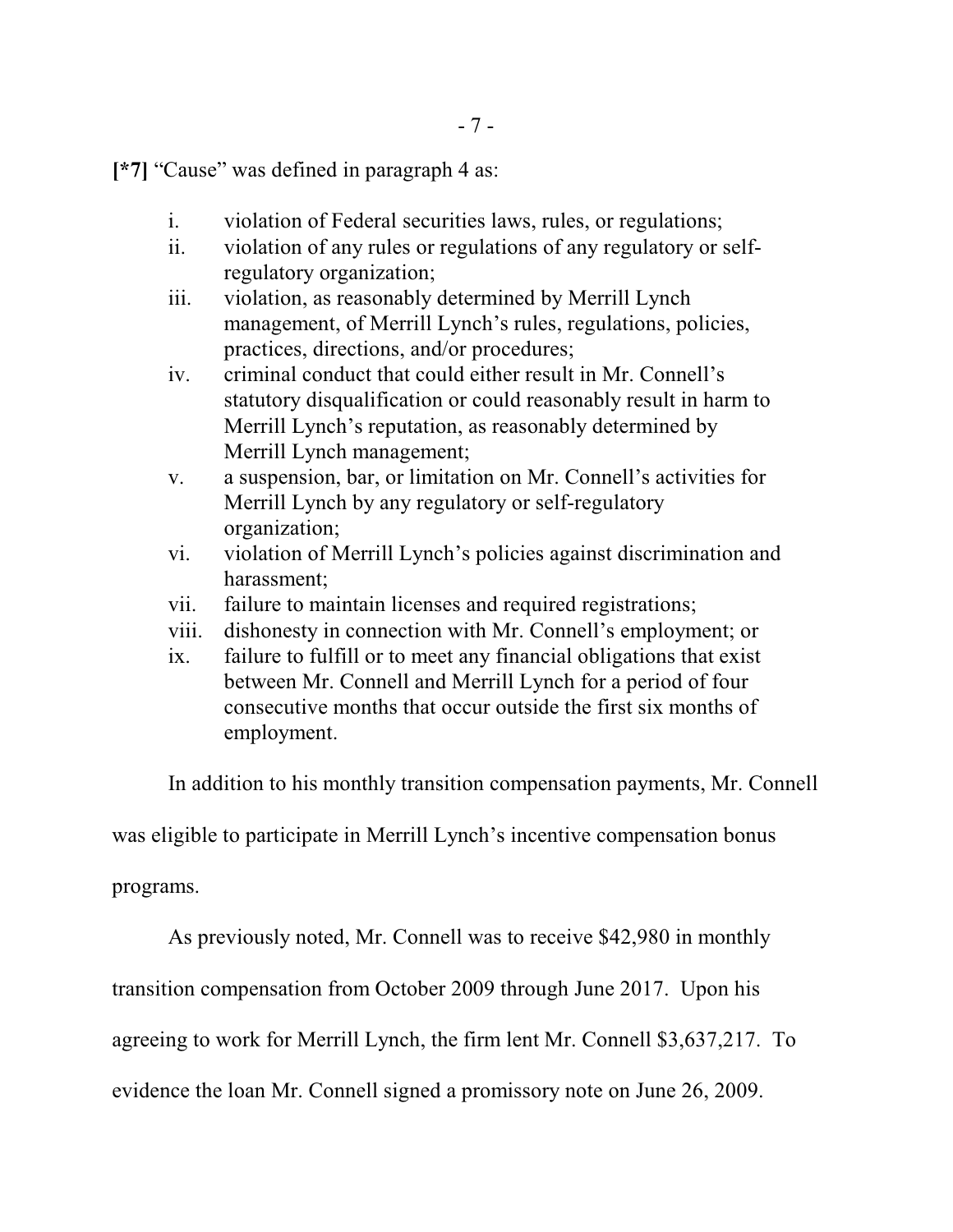**[\*8]** Pursuant to the note's terms, \$42,980.07 was due and payable each month by Mr. Connell. However, "[f]or the convenience of the undersigned [i.e., Mr. Connell], such amount shall be deducted from the undersigned compensation from Merrill Lynch at the time compensation is paid during each month from October 2009 through June 2017." This arrangement, common to the industry, allowed Mr. Connell to receive the full amount of his transition compensation upfront, while recognizing income only as each monthly payment came due. No moneys changed hands with respect to each monthly "repayment" of the loan. The loan became immediately repayable under the following conditions: "Notwithstanding anything to the contrary contained herein, all outstanding principal and accrued but unpaid interest on this Note shall become due and immediately payable if (a) the undersigned's employment with Merrill Lynch is terminated for any reason; or (b) the undersigned becomes insolvent or files for bankruptcy."

Mr. Connell was offered this high level of compensation in anticipation of his clients' moving with him and his team to Merrill Lynch. Mr. Connell's efforts to contact his clients and persuade them to leave Smith Barney and join him at Merrill Lynch were governed by the Protocol for Broker Recruiting (protocol). The protocol is an agreement entered into by participating financial services

- 8 -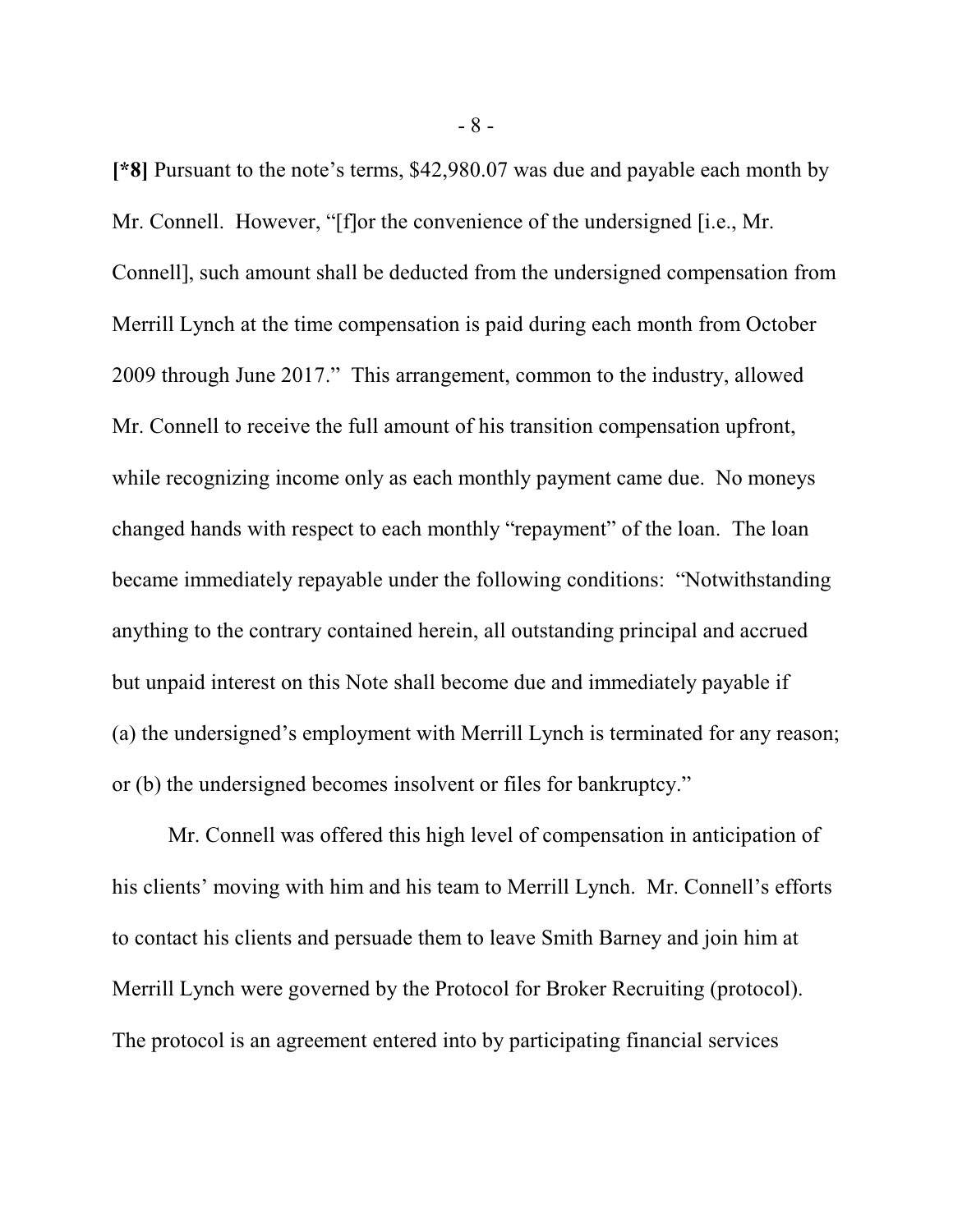**[\*9]** firms, 8 including Merrill Lynch and Smith Barney, which sets forth five specific types of information which a financial adviser may take with him when he/she leaves one financial services firm to join another:

- 1. client names;
- 2. client addresses;
- 3. client email addresses;
- 4. client telephone numbers; and
- 5. types of accounts the clients maintained.

Financial advisers are prohibited from taking any other document or information with them when changing financial services firms.

Seeking to bring his clients to Merrill Lynch, Mr. Connell consulted with Merrill Lynch's attorneys to interpret the protocol. Relying on the attorneys' interpretation of the protocol, Mr. Connell brought his client information with him to Merrill Lynch and used it to contact the clients, inform them of the move, and invite them to change financial services firms.

Mr. Connell's relationship with his clients was important to him. He negotiated special terms in his employment agreement which allowed him to solicit his longtime clients (i.e., those clients who came with him from Smith Barney) if he should ever leave Merrill Lynch:

<sup>&</sup>lt;sup>8</sup>As many as 1,400 financial services firms are signatories to the protocol.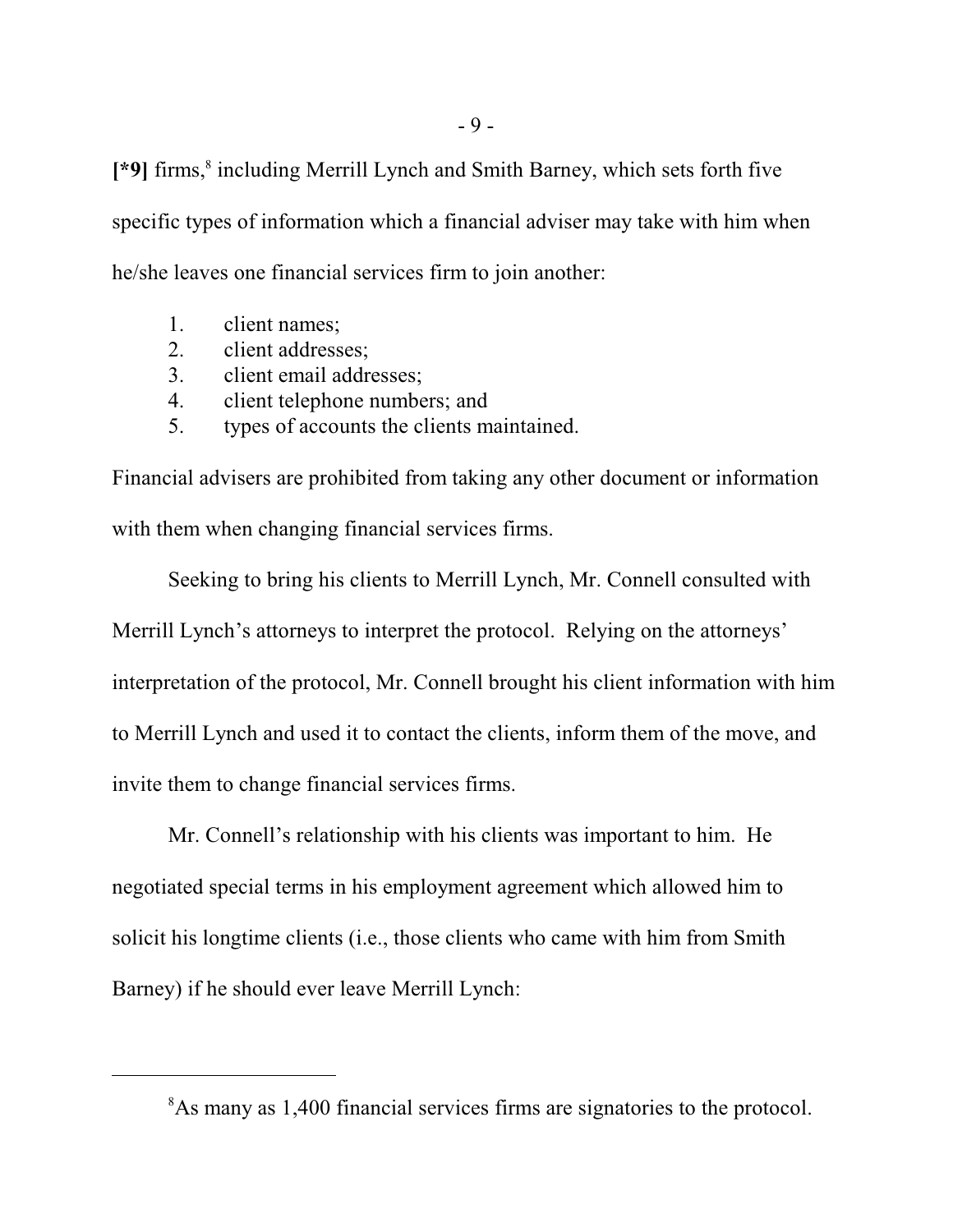**[\*10]** 6. For a period of one year following the termination of Connell's employment with Merrill Lynch for any reason, Connell agrees not to solicit, or initiate contact or communication with, either directly or indirectly, any account, customer, client, customer lead, prospect, or referral whom Connell served or whose name became known to Connell during his employment at Merrill Lynch. This restriction will not apply to clients whom Connell served as a registered representative at his prior employer or who became clients of Merrill Lynch within one year after he begins employment with Merrill Lynch. In addition, if Connell terminates his employment and joins a firm that is part of the Protocol for Broker Recruiting ("Protocol") and Merrill Lynch is part of the Protocol at the time, Connell will be entitled to follow the Protocol. \* \* \*

Mr. Connell brought his entire team to Merrill Lynch and secured for each team member a higher rate of compensation than each had received at Smith Barney. As part of the transition Mr. Connell brought various spreadsheets and documents used by his group at Smith Barney. These were developed by Mr. Connell over his years of work. Specifically, Microsoft Word documents used by Mr. Connell and his group contained historical records of telephone conversations and personal meetings with clients, and the spreadsheets used by Mr. Connell and his group contained detailed financial planning information. These Microsoft Word documents and spreadsheets were treated as Mr. Connell's personal property at Smith Barney. 9

<sup>9</sup>Although the standard Smith Barney employment agreement stated that all (continued...)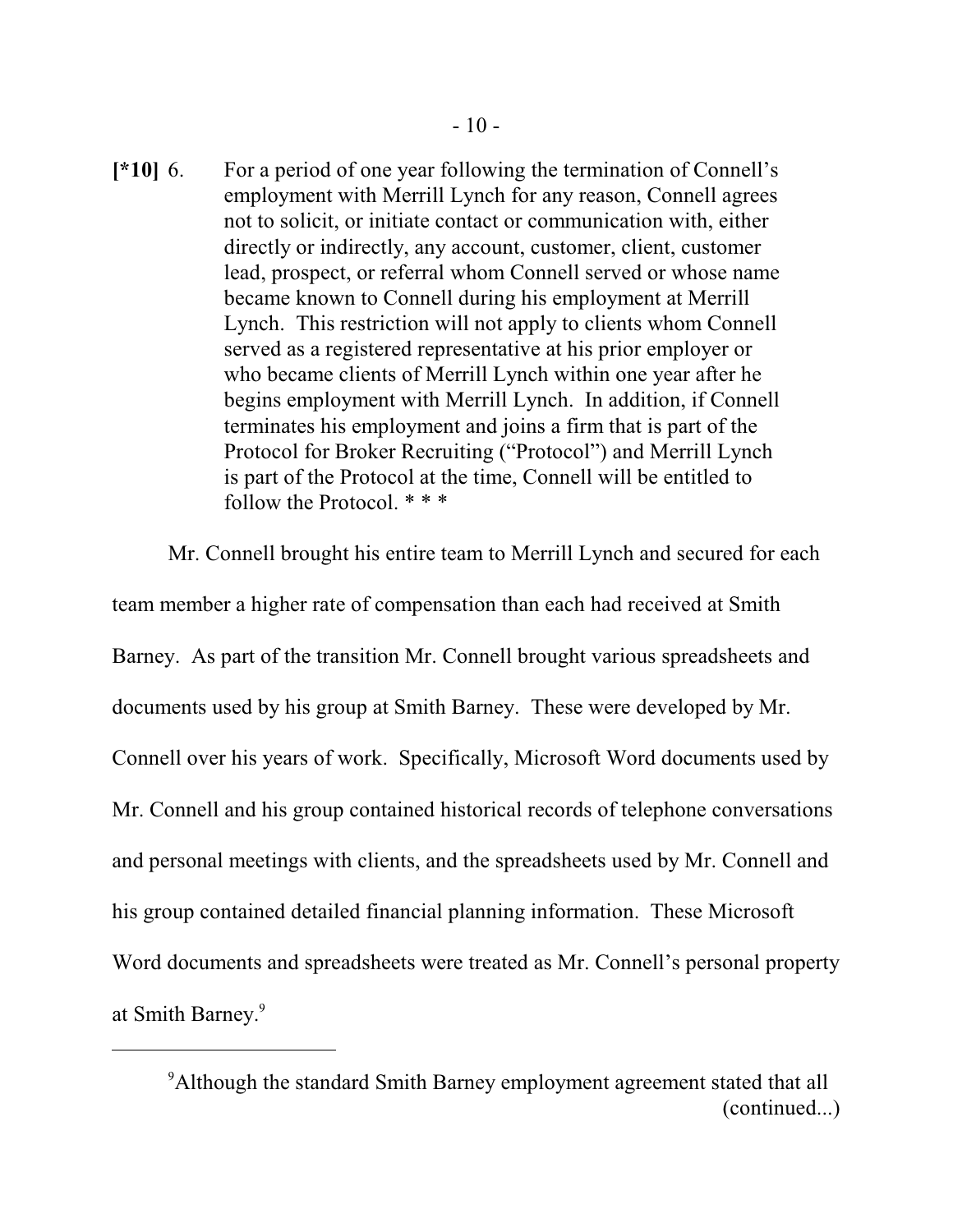- 11 -

## **[\*11]** III. Mr. Connell's Departure From Merrill Lynch

Less than a year after Mr. Connell joined Merrill Lynch, their relationship collapsed. Merrill Lynch launched an investigation, conducted by outside counsel, with respect to how Mr. Connell brought his team's Smith Barney clients to Merrill Lynch and whether he violated the protocol and/or his employment agreement. Mr. Connell fully cooperated with all information requests made as part of the investigation, but he engaged Thomas B. Lewis as his counsel<sup>10</sup> to accompany him to a followup interview. Merrill Lynch's outside counsel concluded that Mr. Connell should be issued a letter of reprimand and that thereafter the matter should be ended.

Merrill Lynch declined to follow its outside counsel's advice. On July 27, 2010, four days before Mr. Connell's one-year anniversary with Merrill Lynch, a date which would have entitled Mr. Connell to a bonus, Deborah Shepard, Mr.

<sup>&</sup>lt;sup>9</sup>(...continued)

files were property of Smith Barney, Mr. Connell crossed out this provision in his employment agreement and this revision was approved by Smith Barney's senior management.

 $10$ Mr. Connell retained the legal services of Mr. Lewis in July 2010 to counsel and represent him in connection with both the Merrill Lynch investigation and the ensuing litigation. See infra p. 12. Mr. Lewis has represented hundreds of individual financial advisers and financial services companies before the FINRA Panel, and he has appeared as a commentator on the subjects of FINRA arbitration and employment and securities litigation in the media.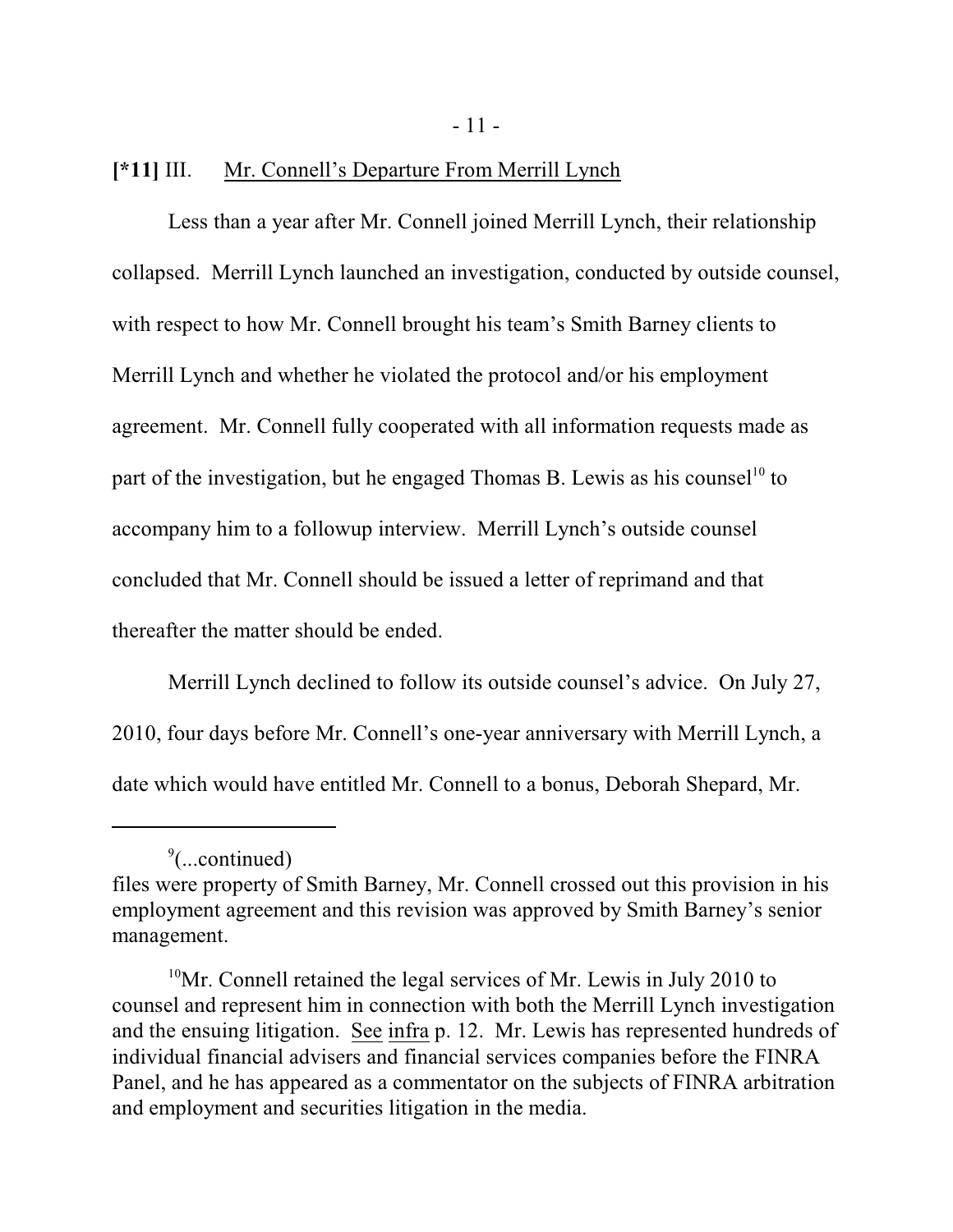**[\*12]** Connell's manager, and Christopher Romano, a Merrill Lynch compliance officer, met with Mr. Connell in his office. Mr. Connell was "basically told that \* \* \* [he] was going to be resigning." Mr. Connell contacted his counsel, Mr. Lewis, and asked him whether he should resign. Mr. Lewis recommended that he should voluntarily resign, which Mr. Connell did, effective immediately.

Although Mr. Connell believed there were no grounds for his termination, he realized that he could not effectively continue his employment with Merrill Lynch and that if he were fired he would be unable to gain employment at any other reputable financial services firm. When a financial adviser leaves his/her financial services firm, the firm is required to file with FINRA a Form U5, Uniform Termination Notice for Securities Industry Registration. Form U5 provides details regarding the termination of an individual's employment. Generally, reputable financial services firms will not hire a financial adviser for whom a negative Form U5 has been filed, and Mr. Connell was concerned that if he were fired a negative Form U5 would be filed.

As soon as Mr. Connell resigned, Merrill Lynch froze his account with the  $firm<sup>11</sup>$  and took legal action against him. On August 3, 2010, the firm filed a

 $11$ Financial advisers are required to keep their assets and money at their employing financial services firm. Mr. Connell had several million dollars in his (continued...)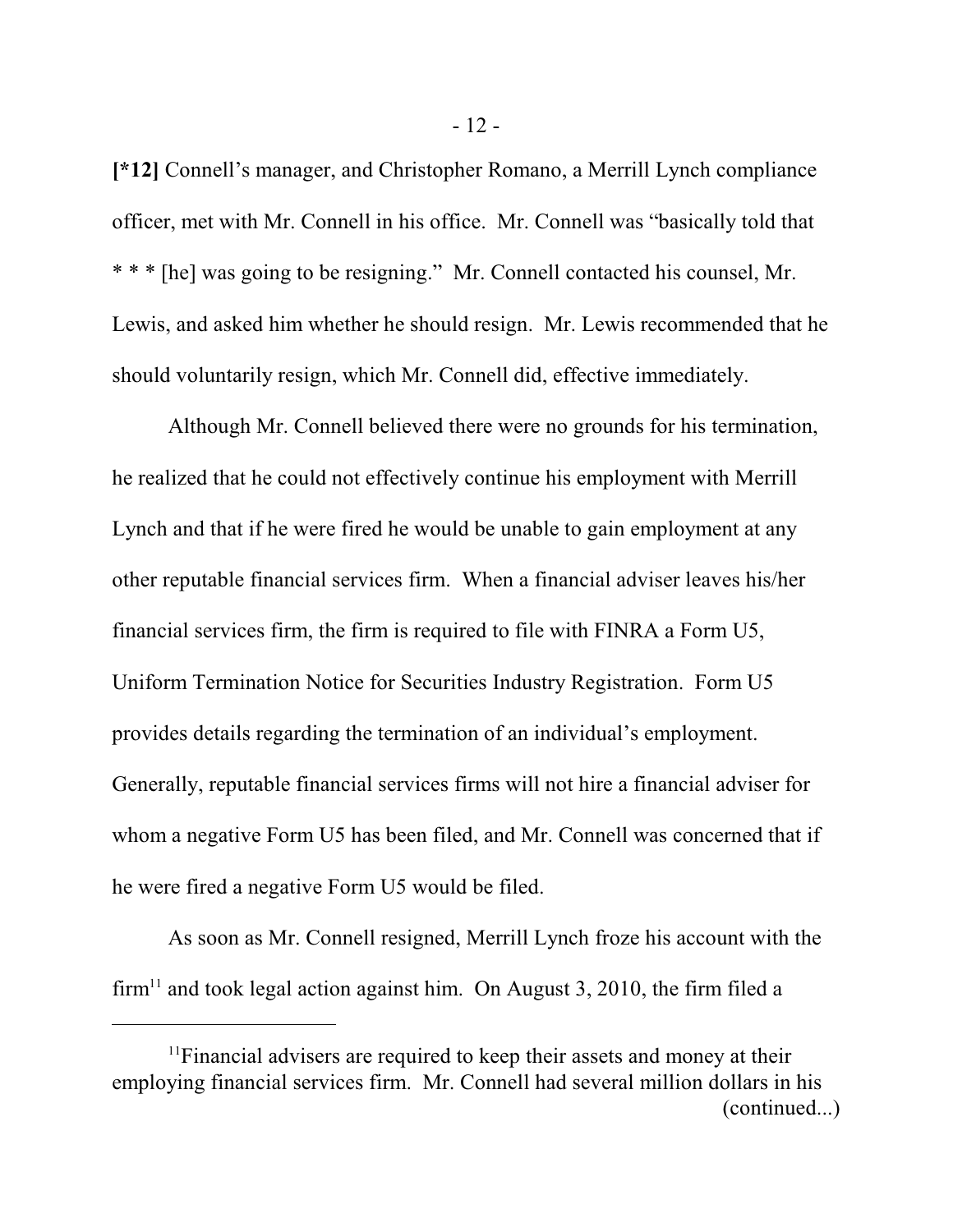**[\*13]** complaint against Mr. Connell as well as an emergency motion for a temporary restraining order and preliminary injunction in the U.S. District Court for the Eastern District of Pennsylvania. In a consent order signed on August 3, 2010, Mr. Connell agreed to an injunction governing his solicitation of clients and requiring him to return certain listed Merrill Lynch property. The consent order

provided that it would

remain in full force and effect until such time as either an FINRA arbitration panel renders a decision on Merrill Lynch's request for permanent injunctive relief or this Court specifically orders otherwise. \* \* \* Pending a preliminary injunction hearing before this Court, and pursuant to the requirements of sections 3 and 4 of the Federal Arbitration Act, 9 U.S.C. §§ 3-4, the parties are directed to proceed toward expedited arbitration hearings on the merits before a duly appointed panel of arbitrators pursuant to Rule 13804 of the Financial Industry Regulatory Authority Code of Arbitration Procedure.

Days later, on or about August 9, 2010,<sup>12</sup> Merrill Lynch initiated such an

arbitration proceeding before the FINRA Panel. Merrill Lynch was the claimant;

Mr. Connell was the respondent.

<sup>12</sup>The parties in this matter entered a copy of Merrill Lynch's amended statement of claim, which was filed on August 9, 2010, into the record. It is unknown when Merrill Lynch filed its original claim.

 $11$ (...continued)

personal account at Merrill Lynch. As soon as he resigned, Mr. Connell's account was frozen, thus preventing him from paying for his livelihood.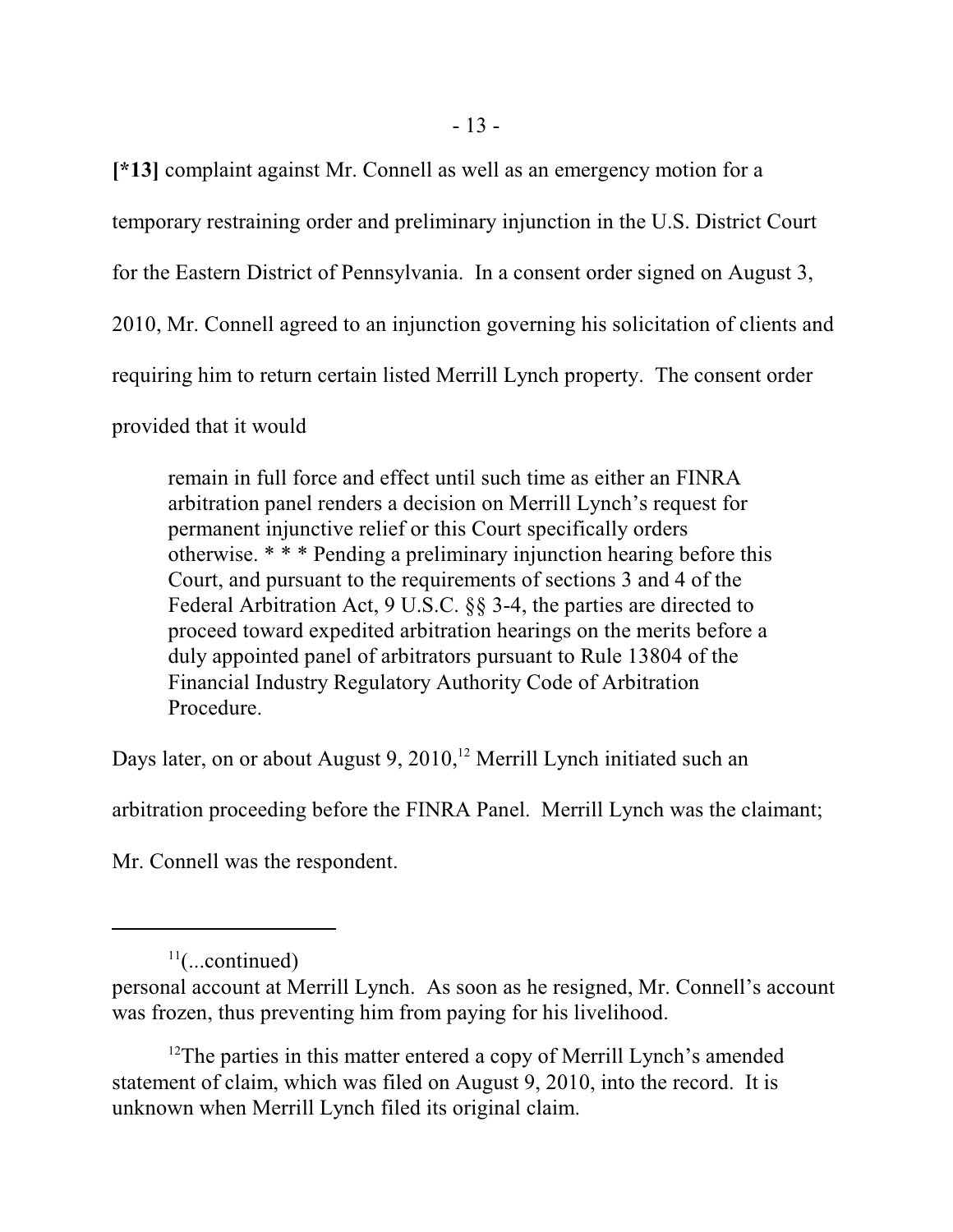**[\*14]** After Merrill Lynch commenced legal action against Mr. Connell, he attempted to put his career back together by seeking employment at another financial services firm. He was stymied, however, because Merrill Lynch did not immediately file a Form U5 with respect to his leaving. Form U5 is usually filed within a week of an adviser's departure, and without such a filing, normally no reputable financial services firm would have entertained his employment application. Consequently, for a time after he left Merrill Lynch, Mr. Connell could not service his clients.

As Mr. Connell's career remained in limbo, Merrill Lynch actively solicited Mr. Connell's clients. Merrill Lynch had Mr. Connell's former team members contact each client in an attempt to convince each client to abandon Mr. Connell and remain with Merrill Lynch. 13 Merrill Lynch also retained Mr. Connell's Microsoft Word documents and spreadsheets, which the team members continued to use to service clients.

On August 18, 2010, nearly a month after Mr. Connell's resignation, Merrill Lynch filed the Form U5. Under the heading "Reason for Termination" the form

<sup>&</sup>lt;sup>13</sup>Mr. Connell's former team members were not pressured into leaving. Rather, to motivate them to remain, Merrill Lynch gave his junior partner a raise. Moreover, to motivate Mr. Connell's clients to remain with Merrill Lynch, the firm offered them reduced management fees.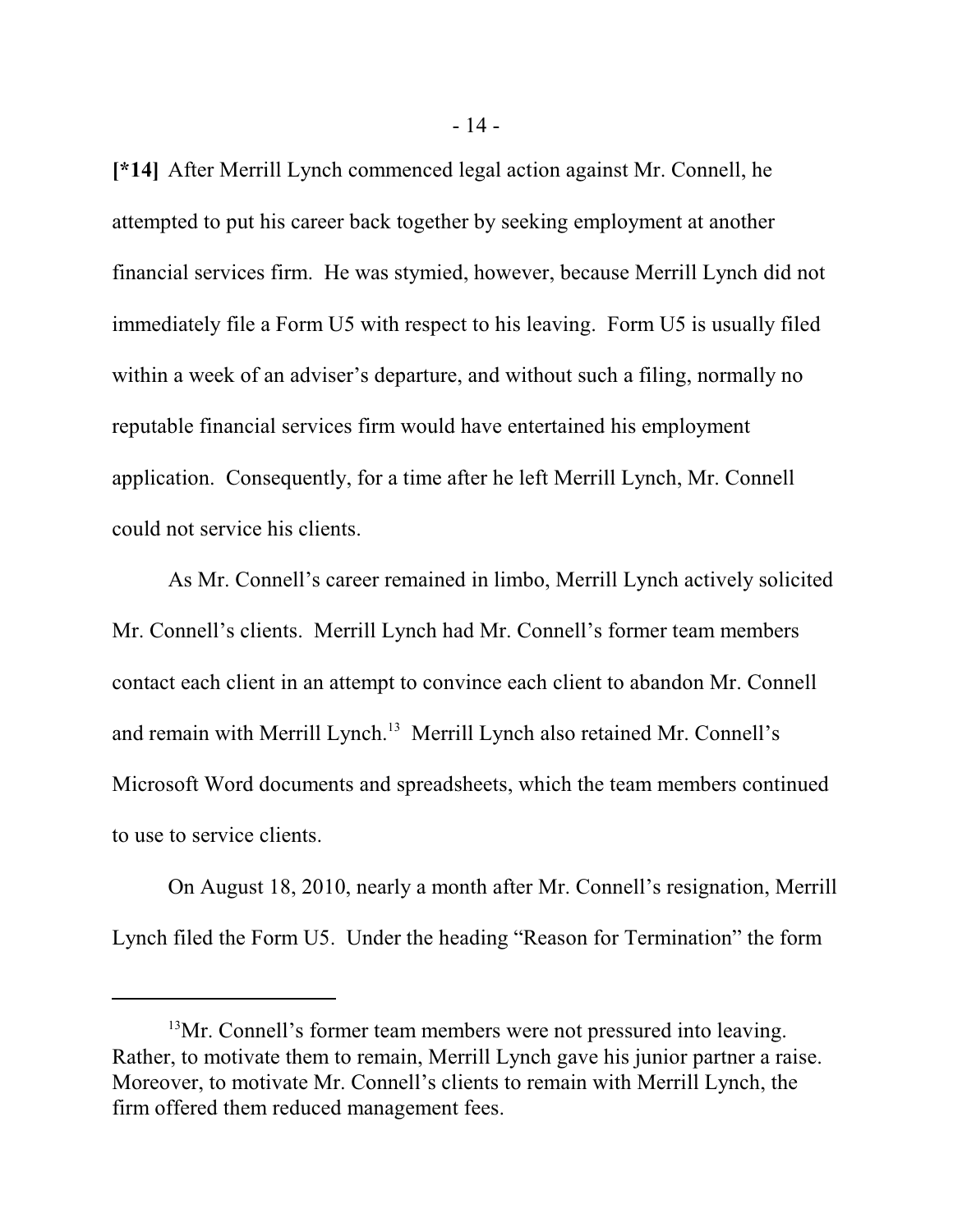**[\*15]** stated "Permitted to Resign". Under the heading "Termination Explanation" the form states: "If the reason for Termination entered above is Permitted to Resign, Discharged or Other, provide an explanation below". In response Merrill Lynch wrote: "Conduct resulting in loss of management's confidence, including conduct relating to the handling of customer information and lack of cooperation in the firm's review of the matter." Testifying in this Court, Mr. Lewis stated: "That's the kiss of death. Because no firm would want to hire Bob Connell with that type of a U5."

### IV. The FINRA Arbitration

### A. Introduction

On August 9, 2010, Merrill Lynch filed an amended statement of claim, wherein it sought (1) repayment of the outstanding balance of Mr. Connell's loan, (2) damages for breach of contract, (3) injunctive relief regarding the return of Merrill Lynch property and proprietary information, and (4) legal fees and costs. Merrill Lynch asserted that the outstanding balance of the loan should be repaid because the terms of the promissory note to Merrill Lynch called for such repayment upon termination of Mr. Connell's employment.

On September 16, 2010, Mr. Connell filed an answer, affirmative defenses, and counterclaim to Merrill Lynch's claim. In the answer Mr. Connell denied all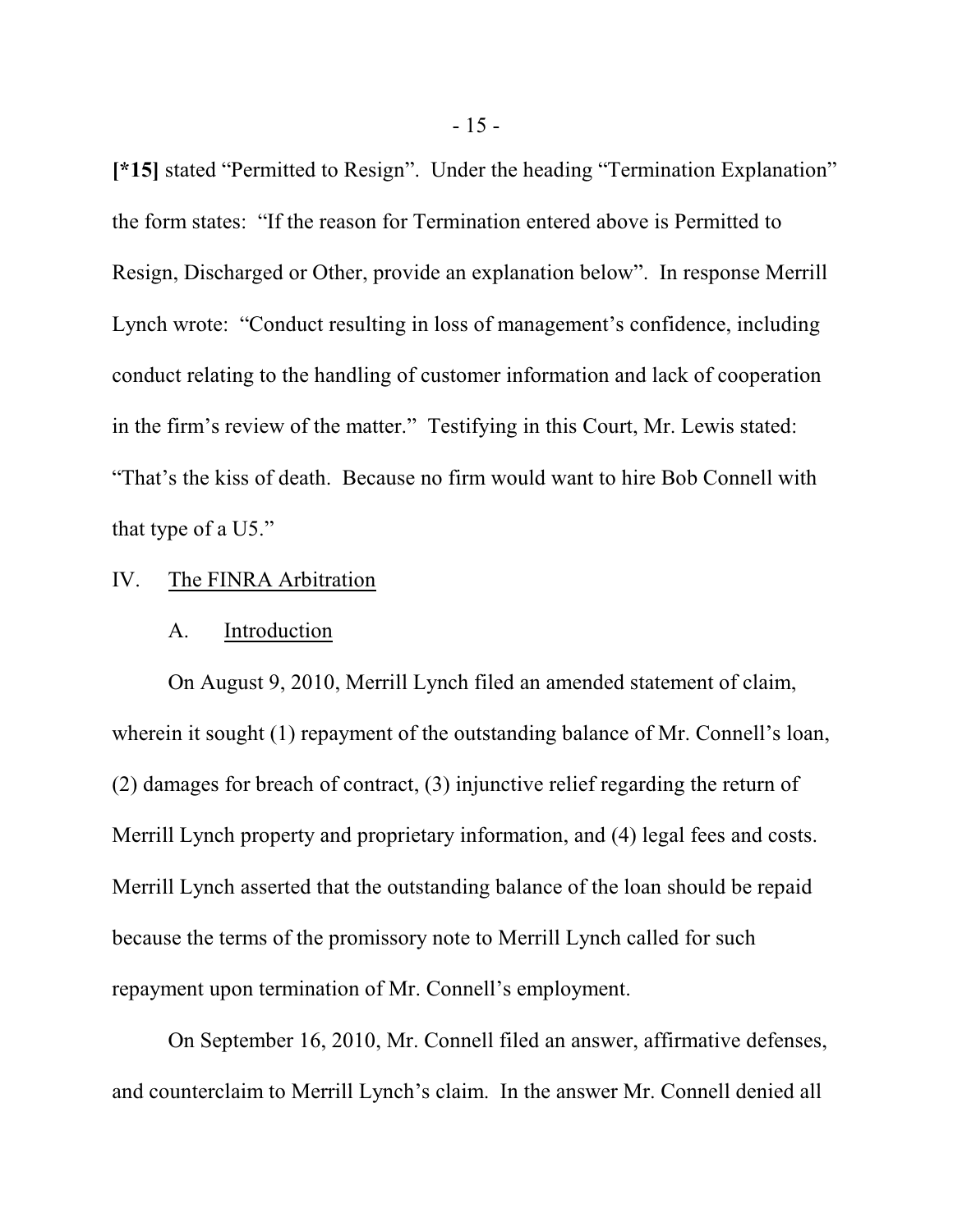**[\*16]** of Merrill Lynch's claims. In his counterclaim Mr. Connell requested that

he be awarded the following:

- 1. transition compensation of \$3,200,000 paid when he joined Merrill Lynch;
- 2. first year back end compensation of \$950,000;
- 3. back end compensation for years 2 to 5 of \$4,600,000;
- 4. lost commission compensation for 14 years of \$26 million;
- 5. interest on the above mentioned amounts;
- 6. unspecified punitive damages; and
- 7. attorney's fees, costs, and other such relief as the FINRA Panel deems equitable.

Mr. Connell's counterclaim also requested the FINRA Panel to order Merrill Lynch to: (1) amend his Form U5; (2) release to him his portable electronic storage devices, including the information contained thereon (i.e., the Microsoft Word documents and spreadsheets); (3) provide him a spreadsheet fully compliant with the protocol; (4) unfreeze his Merrill Lynch account; and (5) provide him with replacement computers for those destroyed by Merrill Lynch.

## B. Mr. Connell's Pleadings

The issue before us involves the character of the balance of the Merrill Lynch upfront forgivable loan, \$3,242,248, which was extinguished as a result of the award determination of the FINRA Panel. Specifically, we must determine whether that award constitutes capital gain, as Mr. Connell maintains, or ordinary income, as respondent maintains. To resolve the characterization of the award, we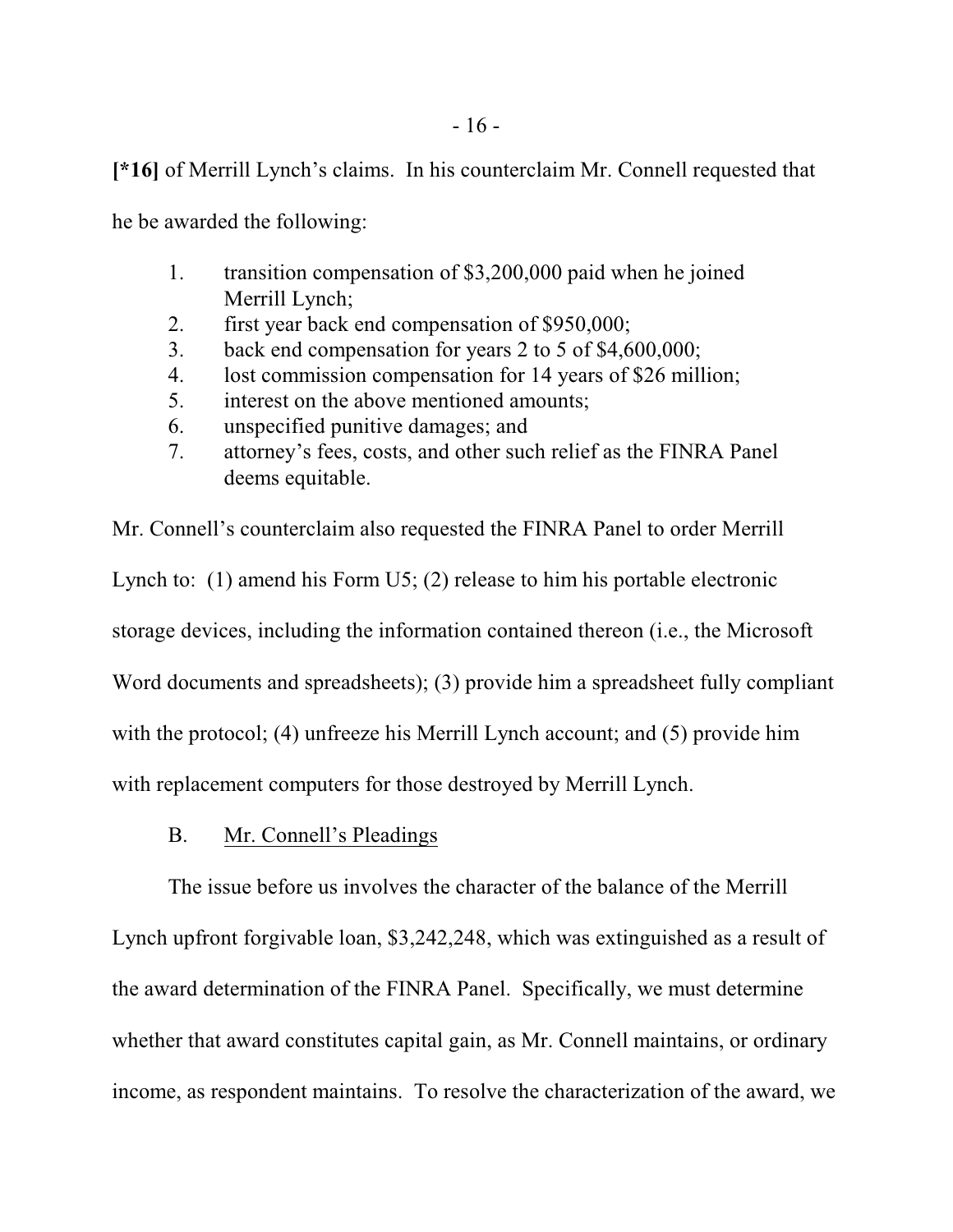**[\*17]** focus on Mr. Connell's arguments raised before the FINRA Panel in his

filings, specifically:

- 1. answer, affirmative defenses, and counterclaim (answer);
- 2. respondent/counterclaimant Robert A. Connell's prehearing brief (prehearing brief); and
- 3. respondent/counterclaimant Robert A. Connell's response to claimant/counterclaim respondent Merrill Lynch, Pierce, Fenner & Smith, Inc.'s prehearing brief (response to claimant).
	- 1. Mr. Connell's Answer

Mr. Connell's answer began by stating that the FINRA Panel should reject

Merrill Lynch's demand that he repay the outstanding balance of the upfront

forgivable loan:

Merrill Lynch's claim for breach of contract resulting from Mr. Connell's nonrepayment of a forgivable loan should fail because, if Merrill Lynch is allowed to collect the amount allegedly remaining due under the forgivable loan, Merrill lynch will have been permitted to freeze Mr. Connell out of the financial services industry, thus receiving the entire benefit of Mr. Connell's substantial book of business, all without having to provide any compensation to Mr. Connell for that book of business. \* \* \* This amount, as well as subsequent compensation and bonuses that Mr. Connell was to receive from Merrill Lynch during the first five years of his employment, was directly tied to the amount of revenue his book of business generated the year before he joined Merrill Lynch.

Continuing, Mr. Connell's answer asserted that if Merrill Lynch were permitted to

collect the outstanding balance of the upfront forgivable loan, "then Merrill Lynch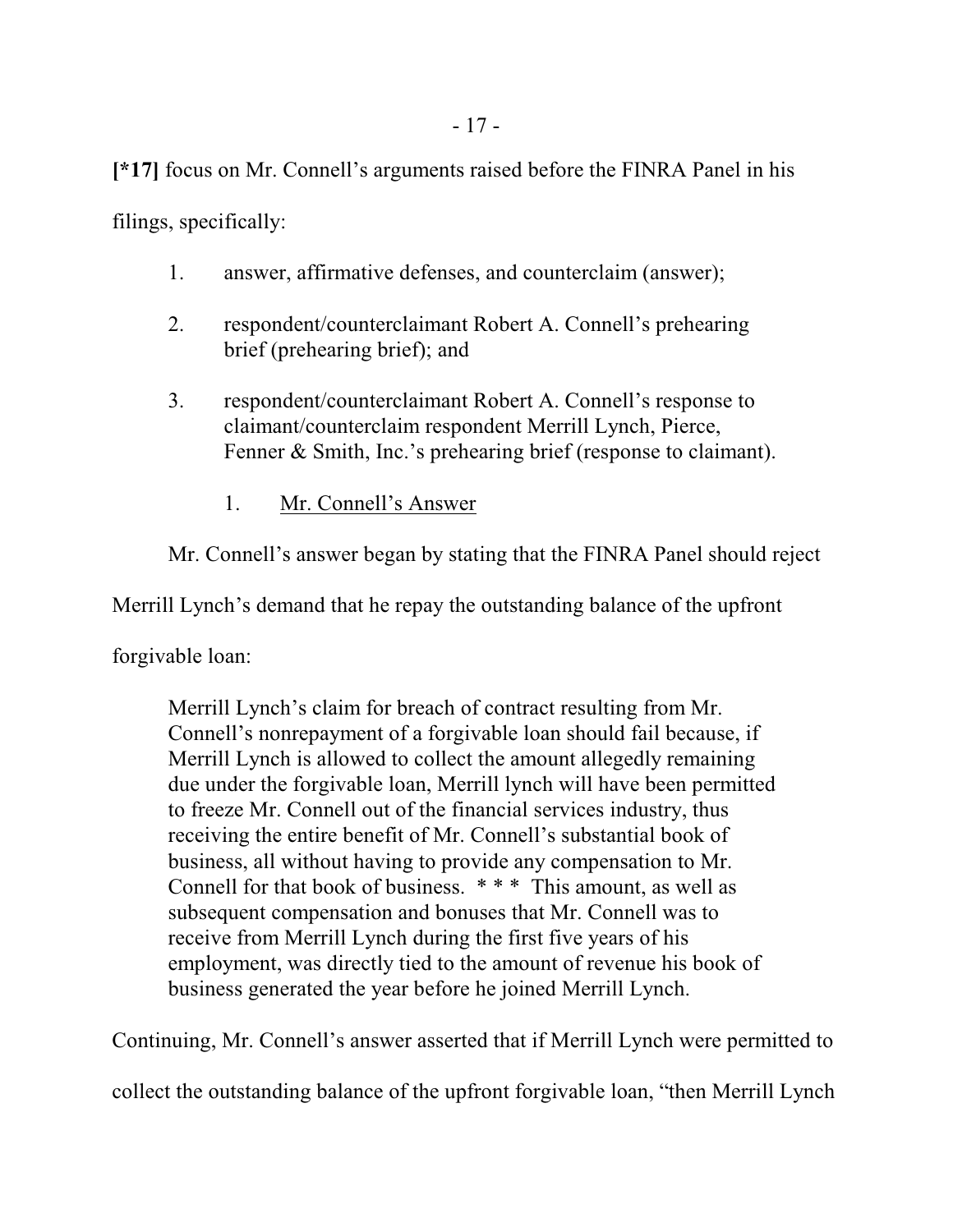**[\*18]** will have benefited from the revenues generated from Mr. Connell's entire book of business without having provided to Mr. Connell any compensation for that book of business." Further, the answer posited that requiring Mr. Connell to pay the outstanding balance of the upfront forgivable loan would amount to the unjust enrichment of Merrill Lynch.

As previously stated, Merrill Lynch, by filing Mr. Connell's Form U5 in the manner it did, has effectively prevented Mr. Connell from securing employment in the financial services industry. By doing so, Merrill Lynch has secured its ability to solicit and reap the benefit of Mr. Connell's entire book of business free from competition. If, in addition to reaping the benefits from servicing Mr. Connell's clients, Merrill Lynch is also allowed to collect amounts allegedly due under Mr. Connell's forgivable loan, Merrill Lynch will have received the benefits from Mr. Connell (the revenues generated from his clients) without having provided any compensation to Mr. Connell for those benefits.

Mr. Connell's counterclaim consisted of 10 counts. We review only those

counts that are relevant to this matter.<sup>14</sup>

In count I (breach of contract demanding repayment of transition

compensation), Mr. Connell argued that "[b]y seeking the return of compensation

paid to Mr. Connell, which was paid to Mr. Connell to induce him to transfer his

<sup>&</sup>lt;sup>14</sup>The remaining counts were as follows: count II (breach of contract nonpayment of backend compensation); count III (breach of the implied covenant of good faith and fair dealing); count IV (common law fraud and fraud in the inducement); count V (Form U5 defamation); and count VII (conversion of personal accounts).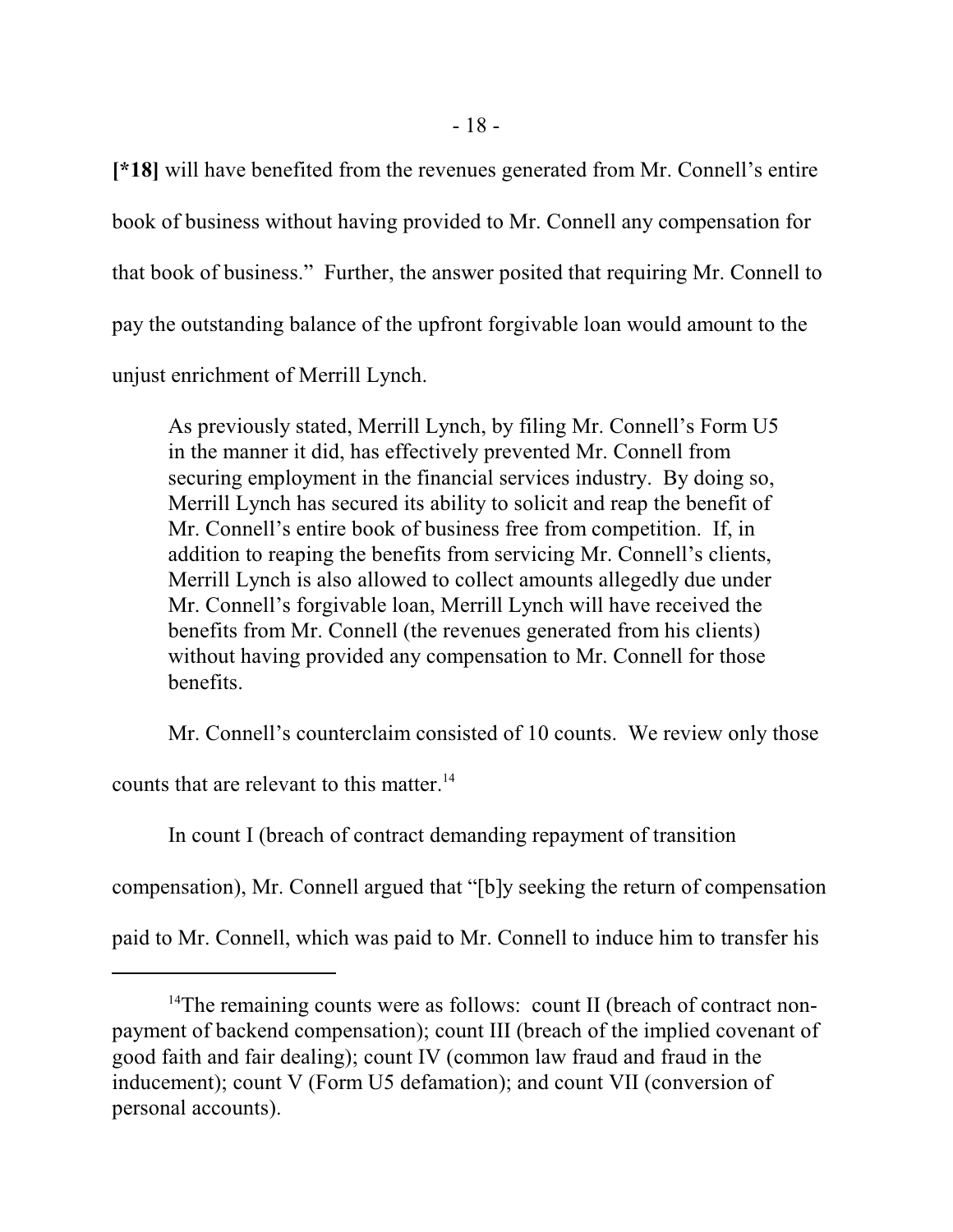**[\*19]** entire client base to Merrill Lynch, after Mr. Connell had effectively transferred his entire book of business to Merrill Lynch, Merrill Lynch has breached the [employment] Agreement it entered into with Mr. Connell."

In count VI (quantum meruit, unjust enrichment, and conversion of client accounts), Mr. Connell argued that Merrill Lynch enticed him to join that firm with bonus compensation, including the \$3,637,217 upfront forgivable loan. Upon Mr. Connell's departure from Merrill Lynch, the firm demanded that he pay the outstanding balance of the upfront forgivable loan. And by delaying the filing of the Form U5 and then "filing a false and defamatory Form U5, \* \* \* [Merrill Lynch] has virtually assured that Mr. Connell will not be able to find competitive employment in the financial services industry, thereby allowing Merrill Lynch to continue to service Mr. Connell's clients, free from competition. This would unjustly enrich Merrill Lynch because the firm would hold Mr. Connell's entire book of business without having paid any compensation."

In count VIII (tortious interference with contracts and/or business relationship), Mr. Connell argued that by forcing his resignation and filing Form U5, Merrill Lynch "virtually assured that Mr. Connell would be unable to secure comparable employment in the financial services industry". As a result he "is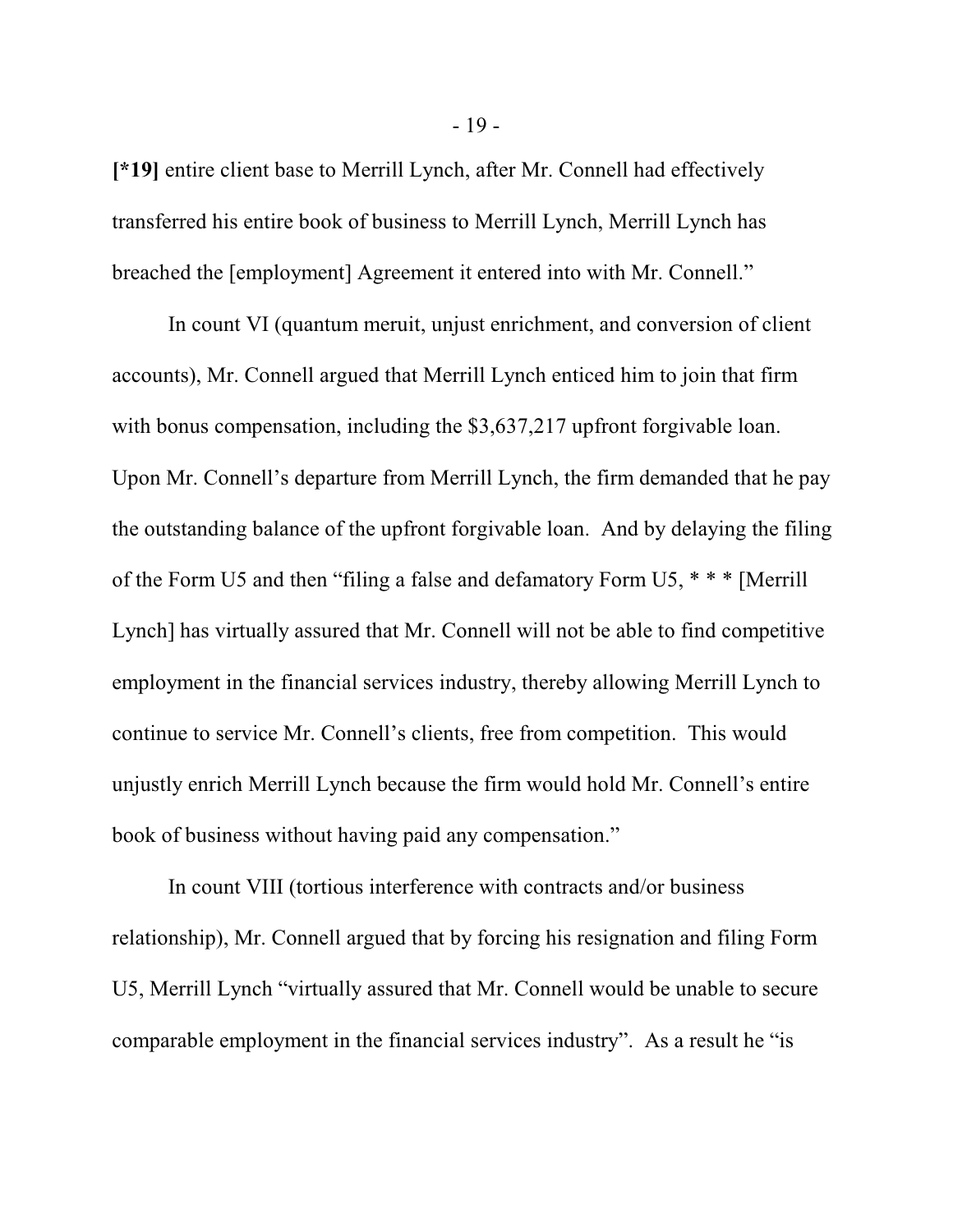**[\*20]** unable to service his clients, and he is, therefore, unable to generate any revenue from servicing those clients' accounts."

In count IX (misappropriation of trade secrets), Mr. Connell asserted that the spreadsheets and Microsoft Word documents containing his client information, which he had developed over the preceding 36 years, were "trade secrets that are proprietary to Mr. Connell". Mr. Connell accused Merrill Lynch of "utilizing these programs for its own benefit" after his resignation.

In count X (unfair competition), Mr. Connell asserted that

Merrill Lynch has engaged in acts of unfair competition by luring Mr. Connell--and by extension, his lucrative book of business--to Merrill Lynch with the promise of high compensation only to, one year later: (1) force his voluntary resignation; (2) decline to provide to him his promised compensation; (3) seek to recoup compensation already paid to him; (4) file a false and defamatory Form U5, preventing Mr. Connell from securing employment in the industry; and then (5) all the while continuing to service and generate revenue from Mr. Connell's clients entirely free from competition.

## 2. Mr. Connell's Prehearing Brief

The preliminary statement to Mr. Connell's prehearing brief asserted that

Merrill Lynch sabotaged Mr. Connell's career.

Interestingly, none of Mr. Connell's team, including his partner and the four sales assistants who transitioned with him, seem to have faced any repercussions for the actions in which they all engaged and which allegedly constituted violations of the Protocol. The rest of Mr. Connell's team remains at Merrill Lynch servicing Mr. Connell's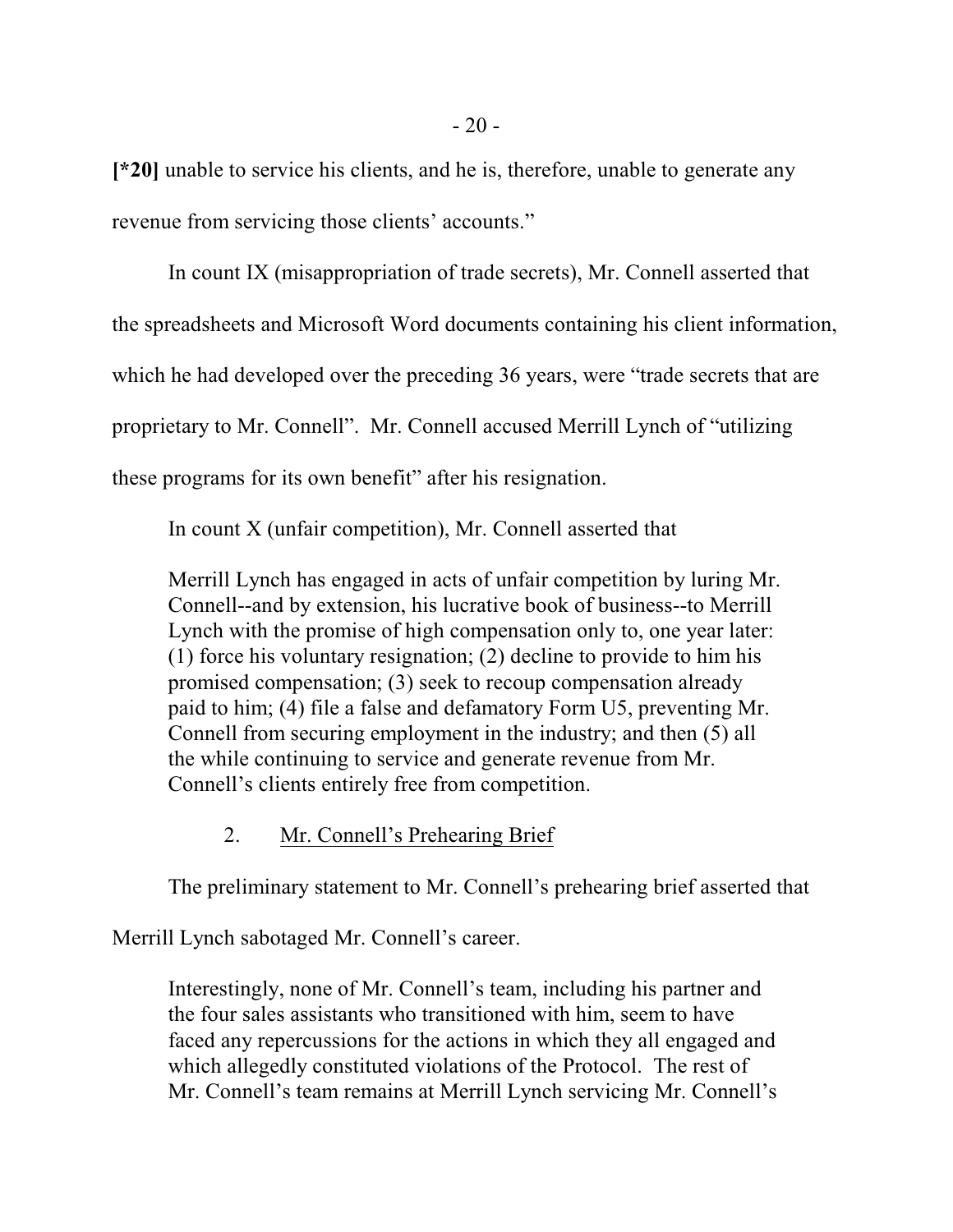[\*21] entire book of business. Forcing Mr. Connell's resignation and retaining his entire book of business was not enough for Merrill Lynch, though; instead, Merrill Lynch saw fit to seek repayment of compensation paid to Mr. Connell and to file actions against him in Federal Court and with FINRA, all in an effort to ensure that Merrill Lynch would have total, unrestricted access to Mr. Connell's book of business free from competition and to prevent Mr. Connell from securing competitive employment at a comparable financial services firm.

Continuing, the prehearing brief asserted that by "luring Mr. Connell and his lucrative book of business to Merrill Lynch" the firm took action to ensure that Mr. Connell would resign and be unable to find future work. Thus, Mr. Connell

claims:

Merrill Lynch has thereby secured for itself exclusive access to Mr. Connell's book of business, including the revenue generated by and the assets held in Mr. Connell's clients' accounts. It has done so by forcing his resignation--manufacturing an alleged violation of the Protocol for Broker Recruiting as its reason for doing so--and then filing a Form U5 Notice of Termination regarding Mr. Connell's separation with an intentionally false statement explaining the circumstances of Mr. Connell's resignation. The statement made on Mr. Connell's Form U5, which is meritless and was made without justification, render [sic] Mr. Connell virtually unemployable with the major financial services firms in the securities industry. Additionally, as if this were not enough, Merrill Lynch, since Mr. Connell's resignation, has sought the return of the very compensation paid to Mr. Connell in return for his decision to transfer his book of business to Merrill Lynch. Moreover, the manner in which Merrill Lynch has handled Mr. Connell's resignation from the firm may have irreparably damaged his relationship with his clients, who, after Mr. Connell's resignation, were left to speculate as to the true nature of Mr. Connell's abrupt departure from Merrill Lynch.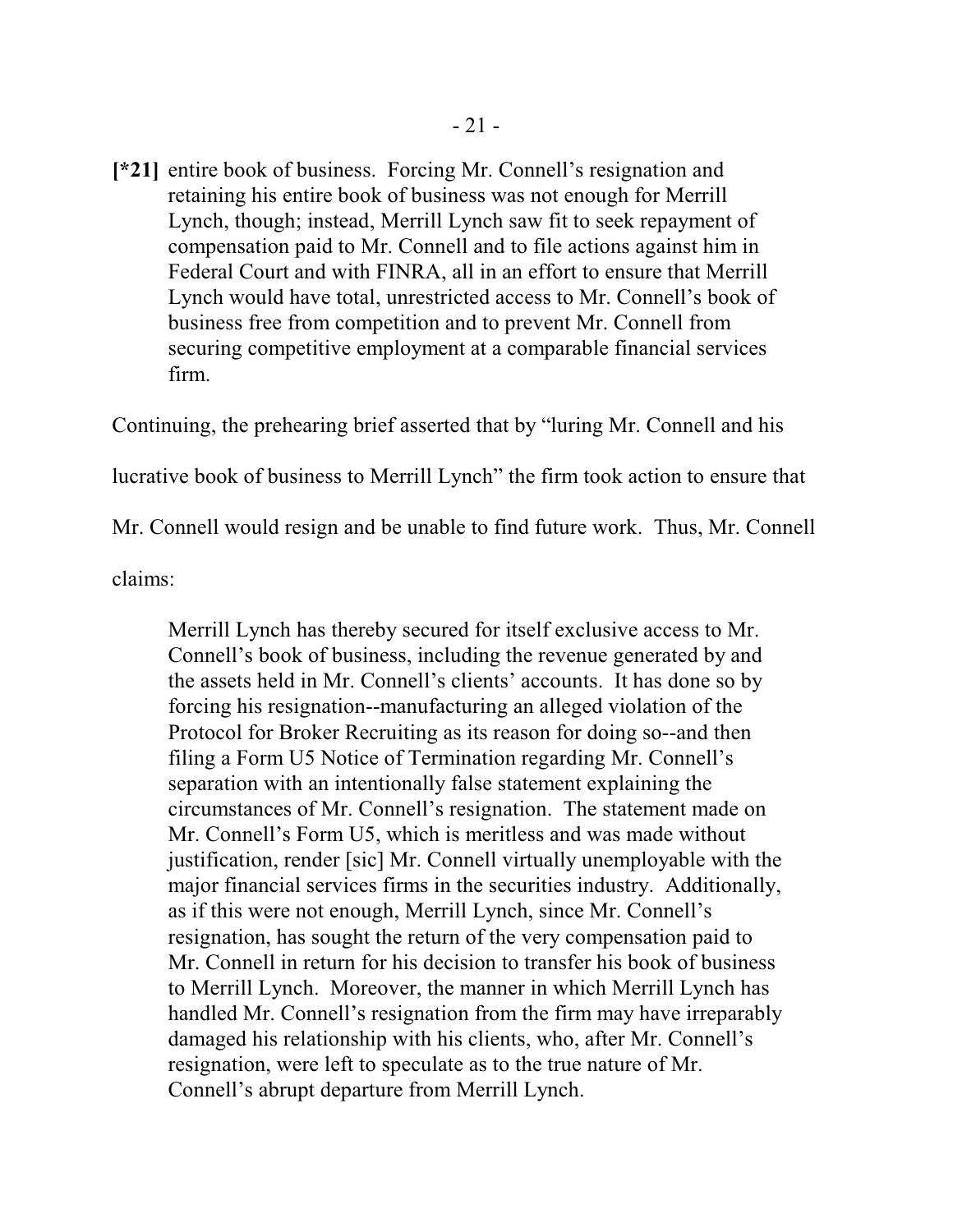**[\*22]** Mr. Connell's prehearing brief further stated:

By seeking the return of compensation paid to Mr. Connell, which was paid to Mr. Connell to induce him to transfer his entire client base to Merrill Lynch, after Mr. Connell had effectively transferred his entire book of business to Merrill Lynch, Merrill Lynch has breached the Agreement it entered into with Mr. Connell. Merrill Lynch's breach has caused Mr. Connell to suffer damages. Under the [employment] Agreement, Merrill Lynch is obligated "to pay and indemnify [Mr.] Connell for all expenses, including attorneys' fees and costs, incurred by [Mr.] Connell if he is successful in enforcing any of his rights under this agreement." See Exhibit 10, Agreement at ¶10. Therefore, Mr. Connell requests that the Panel issue an Award in his favor, along with compensatory damages, punitive damages, attorneys' fees, costs of arbitration, interest, and such other and further relief as the Panel deems equitable.

In its "Discussion of Mr. Connell's Claims Against Merrill Lynch", the

prehearing brief sets forth seven arguments.

Mr. Connell's first argument was that "Mr. Connell's Claim for Breach of Contract \* \* \* Should Be Granted Because if Merrill Lynch is Permitted to Obtain the Return of Those Funds Then Merrill Lynch Will Have the Benefit of Being Able to Service Mr. Connell's Entire Book of Business without Having to Provide any Compensation to Mr. Connell for that Benefit". With respect to this argument, Mr. Connell asserted that

after Mr. Connell had effectively transferred his entire book of business to Merrill Lynch, Merrill Lynch has breached the Agreement it entered into with Mr. Connell. Merrill Lynch's breach has caused Mr. Connell to suffer damages. Under the Agreement, Merrill Lynch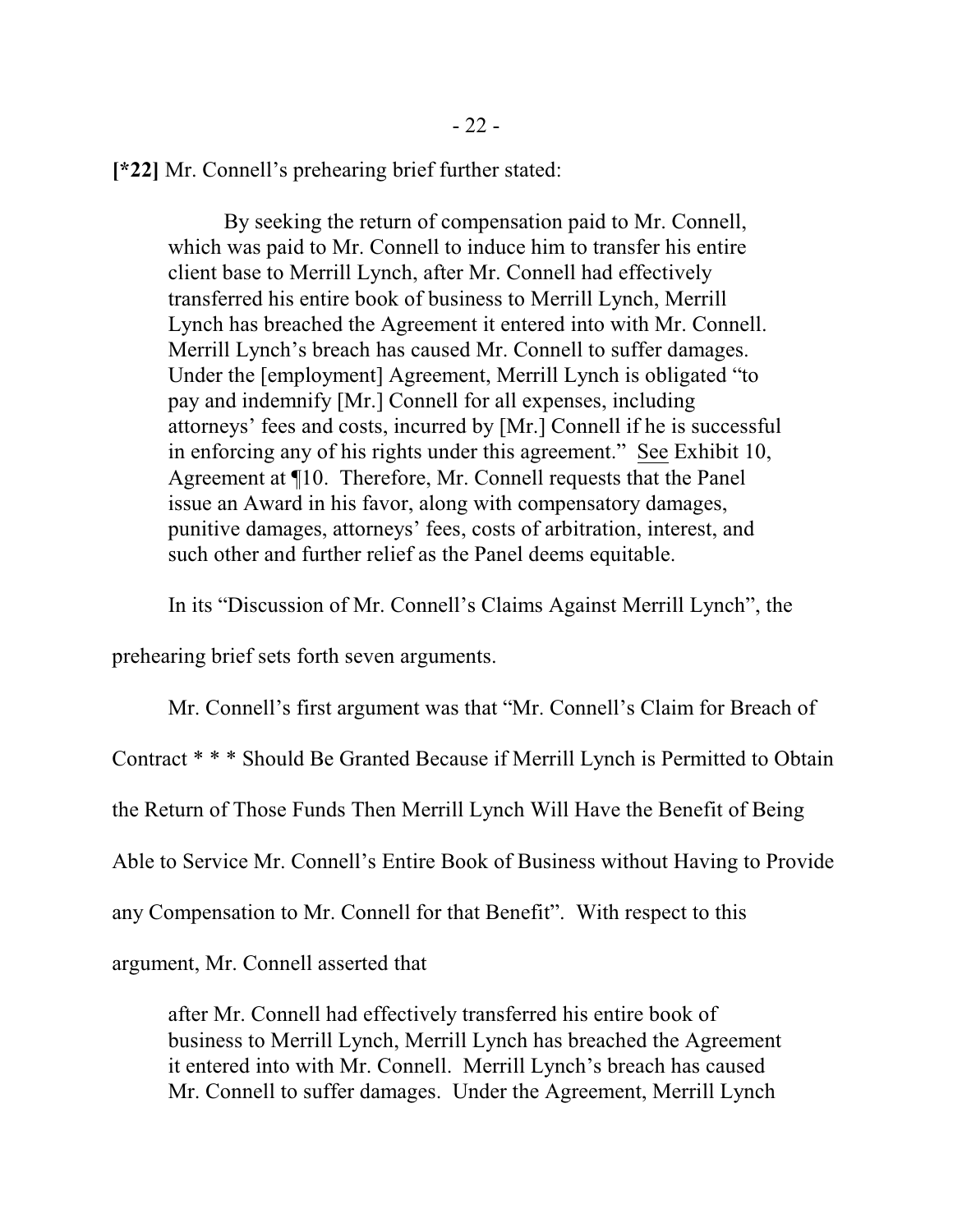[\*23] is obligated "to pay and indemnify [Mr.] Connell for all expenses, including attorney's fees and costs, incurred by [Mr.] Connell if he is successful in enforcing any of his rights under this agreement." See Exhibit 10, Agreement at ¶10.

Mr. Connell's second argument was that "Mr. Connell's Claim for Breach of the Implied Covenant of Good Faith and Fair Dealing Should be Granted Because, by inducing Mr. Connell to Transfer his Entire Book of Business only to Force his Resignation one Year Later and Avoid Paying Compensation Owed to Mr. Connell, Merrill Lynch Breached the Covenant of Good Faith and Fair Dealing Implied in its Agreement with Mr. Connell". This argument is premised on the law of contracts, positing that Merrill Lynch breached the State of Pennsylvania's<sup>15</sup> implied covenant of good faith by inducing Mr. Connell to transfer his entire book of business and then forcing his resignation less than one year later to avoid paying compensation owed to him.

Mr. Connell's third argument was that "Mr. Connell's Claim for Fraud in the Inducement Should be Granted [because], by inducing Mr. Connell to Transfer his Entire Book of Business only to Force his Resignation one Year Later and Avoid Paying Compensation Owed to Mr. Connell, Merrill Lynch Fraudulently induced Mr. Connell to Sign the Agreement with Merrill Lynch and Transfer his

<sup>&</sup>lt;sup>15</sup>Mr. Connell's employment agreement with Merrill Lynch was governed by Pennsylvania law.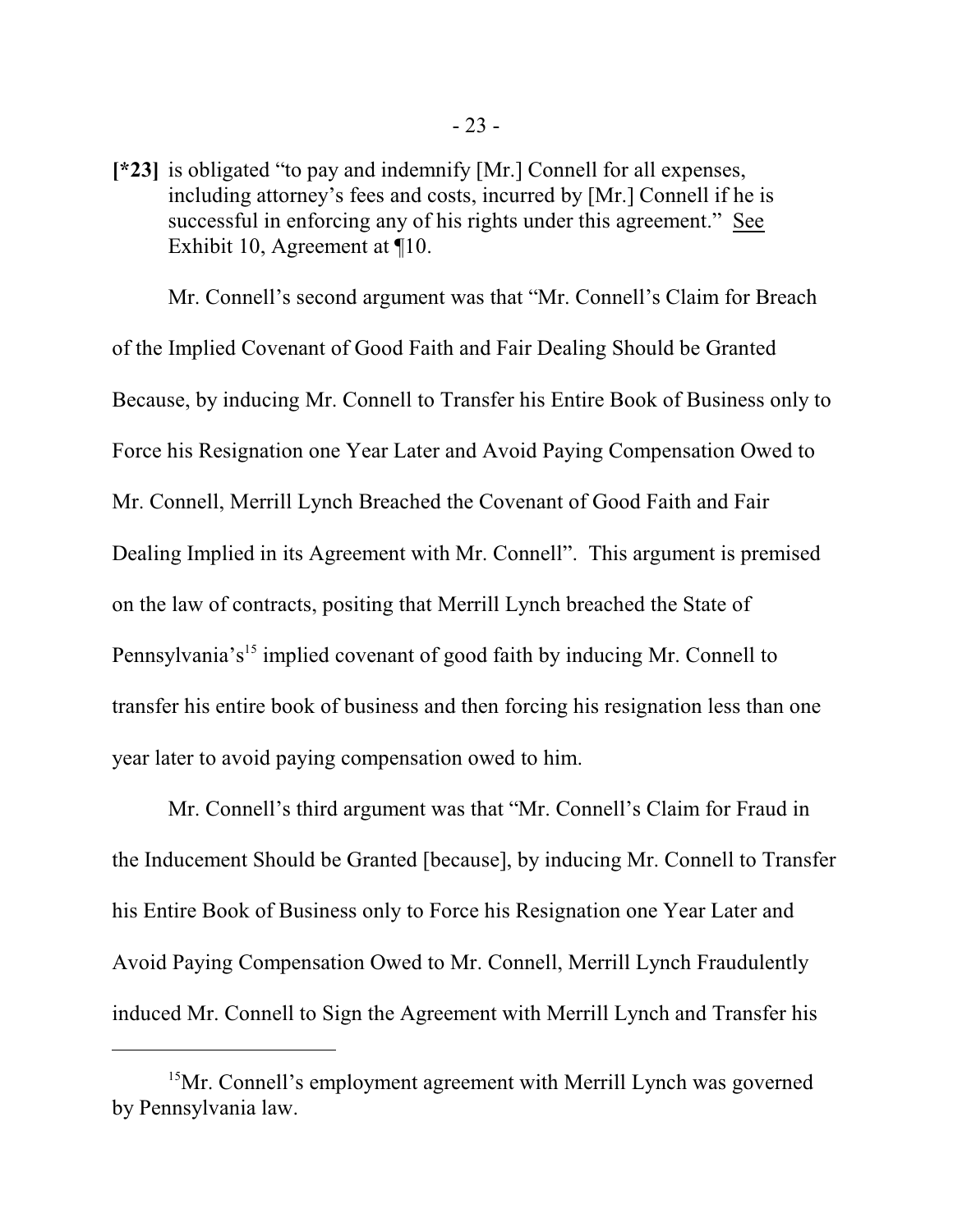**[\*24]** Entire Client Base to the Firm", which is related to common law fraud and

fraudulent inducement committed under the auspices of Pennsylvania tort law.

Mr. Connell's fourth argument was that

Mr. Connell's Claim for Quantum Meruit, Unjust Enrichment, and Conversion of Clinet [sic] Accounts Should be Granted Because, by Inducing Mr. Connell to Transfer his Entire Book of Business to Merrill Lynch only to Force his Resignation one Year Later and Avoid Paying Compensation Owed to Mr. Connell, Merrill Lynch is Effectively Receiving all the Benefits of Servicing Mr. Connell's Entire Book of Business without Providing any Remuneration to Mr. Connell for that Benefit \* \* \*

In making this contention Mr. Connell argued that Merrill Lynch essentially converted his book of business via a plan whereby Merrill Lynch: (1) lured Mr. Connell to join the firm with a large compensation package "the initial of which was in the amount of \$3,637,217.00", i.e., the amount of the monthly transition compensation and the upfront forgivable loan that was based on the value of his book of business; (2) forced his resignation just before his first year bonus was due to be paid; (3) demanded he repay the upfront forgivable loan; and (4) filed "a false and defamatory Form U5", which "virtually assured that Mr. Connell \* \* \* [would] not be able to find comparable employment in the financial services industry, thereby allowing Merrill Lynch to continue to service Mr. Connell's clients almost entirely free from competition."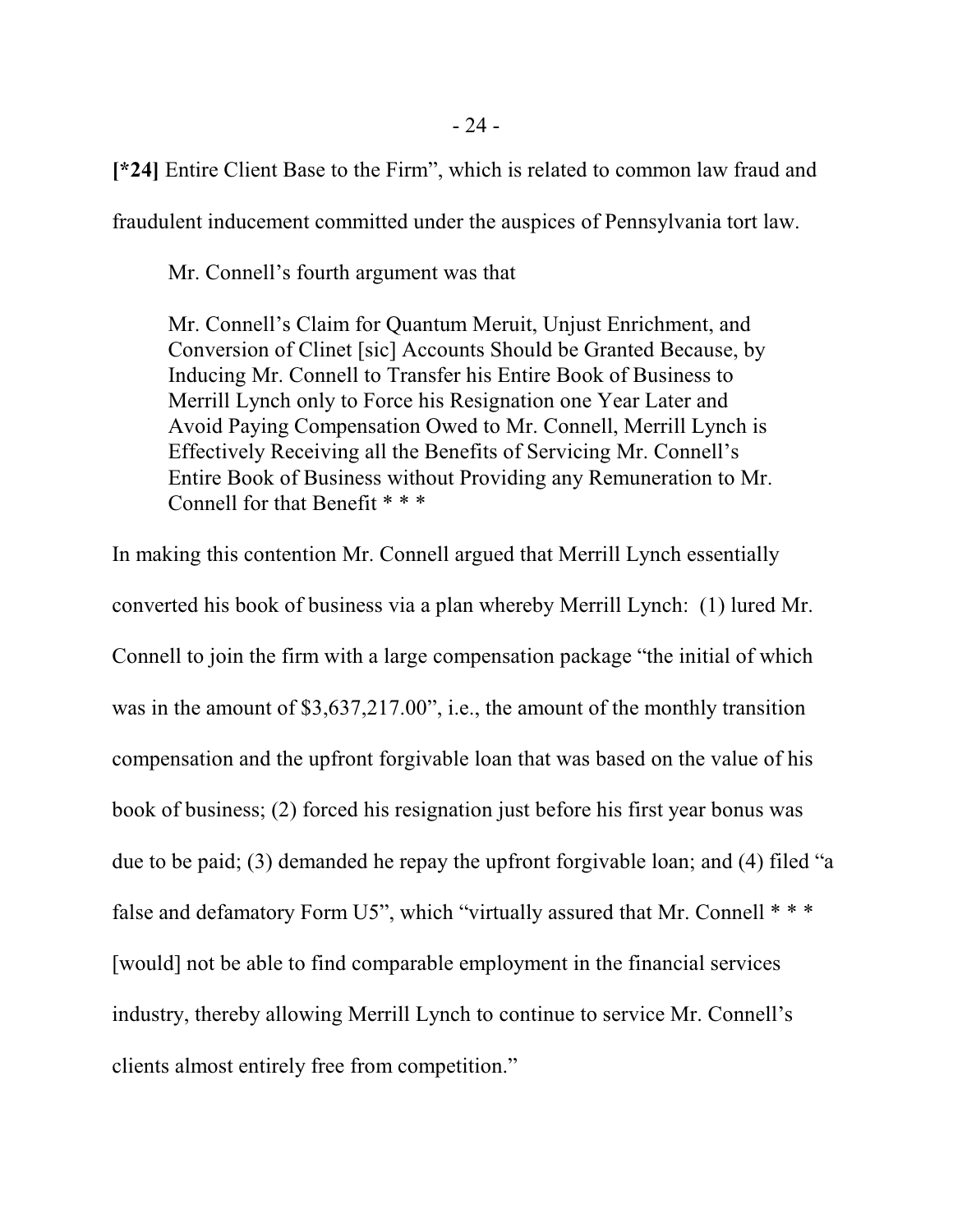**[\*25]** Mr. Connell's fifth argument was that "Mr. Connell's Claim for Tortious Interference Should be Granted Because, in the Methods it has Used to Ensure that Mr. Connell Would Not be Permitted to Secure Comparable Employment, Merrill Lynch tortiously Interfered with Mr. Connell's Relationship with his Clients". Similar to the fourth argument, this argument adds a tort claim to Mr. Connell's position that Merrill Lynch converted Mr. Connell's book of business.

Mr. Connell's sixth argument was that "[b]y Continuing to use for its own Pecuniary Gain the Client Financial Planning Spreadsheets and Documents that Mr. Connell Developed, Merrill Lynch has Misappropriated Mr. Connell's Trade Secrets". With respect to this argument, Mr. Connell asserted that "[w]hen Mr. Connell resigned from Merrill Lynch, he was not permitted to retain copies of his client financial planning spreadsheets or Microsoft Word documents, and, upon information and belief, Merrill Lynch is still utilizing these programs for its own benefit."

Mr Connell's seventh argument was that "Merrill Lynch, by Forcing Mr. Connell's Resignation, by Filing a False Form U5, and by Taking Other Actions Against Mr. Connell[,] has Violated FINRA Rule 2010 and has Engaged in Unfair Competition". With respect to this argument, Mr. Connell asserted that Merrill Lynch violated the spirit and letter of FINRA rule 2010, which provides that a

- 25 -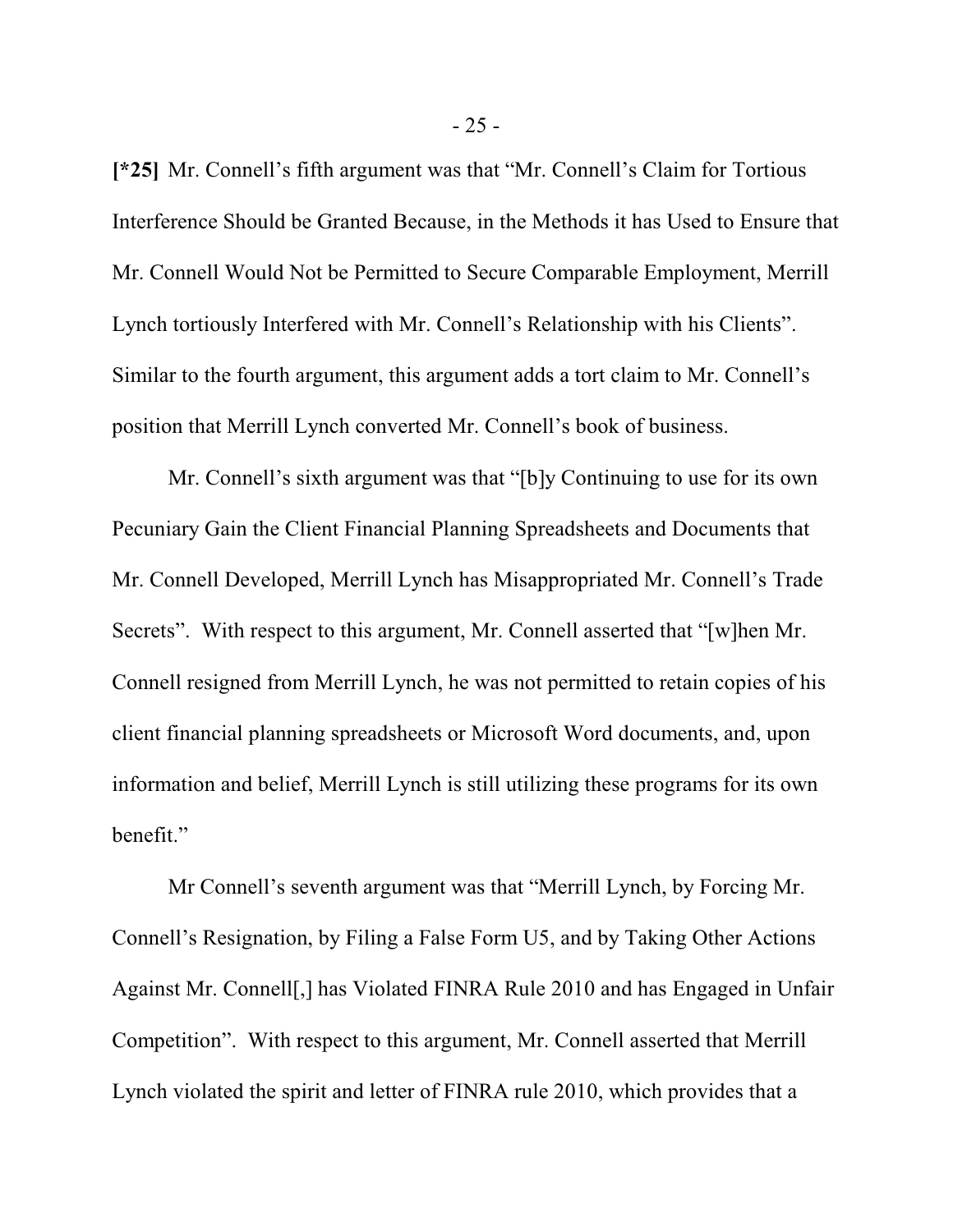**[\*26]** member firm is to "observe high standards of commercial honor and just and equitable principles of trade" in conducting business. Merrill Lynch violated this rule, Mr. Connell argued, by luring him to the firm, forcing him to resign, filing a "false and defamatory Form U5", demanding he pay the outstanding balance of the upfront forgivable loan, and "continuing to service and generate revenue from Mr. Connell's clients entirely free from competition."

## 3. Response to Claimant

In the response to claimant Mr. Connell reiterated that he (1) was not in breach of his employment contract, (2) did not misappropriate trade secrets, (3) did not convert Merrill Lynch property, (4) did not breach his duty of loyalty, and (5) did not take unfair competitive actions. Mr. Connell further argued that Merrill Lynch's claim for breach of contract for nonrepayment of the balance of the upfront forgivable loan should be denied because it would be manifestly unjust to allow the firm to essentially freeze Mr. Connell out of the financial services industry, and permit Merrill Lynch to freely solicit and generate revenue from Mr. Connell's book of business without providing him with any compensation.

Mr. Connell was provided with an up-front loan by Merrill Lynch as an inducement to join Merrill Lynch. The loan was based on the amount of revenue he generated the year before he joined Merrill Lynch, but, unlike the scenario described above [wherein a hypothetical financial planner leaves one firm to work at another with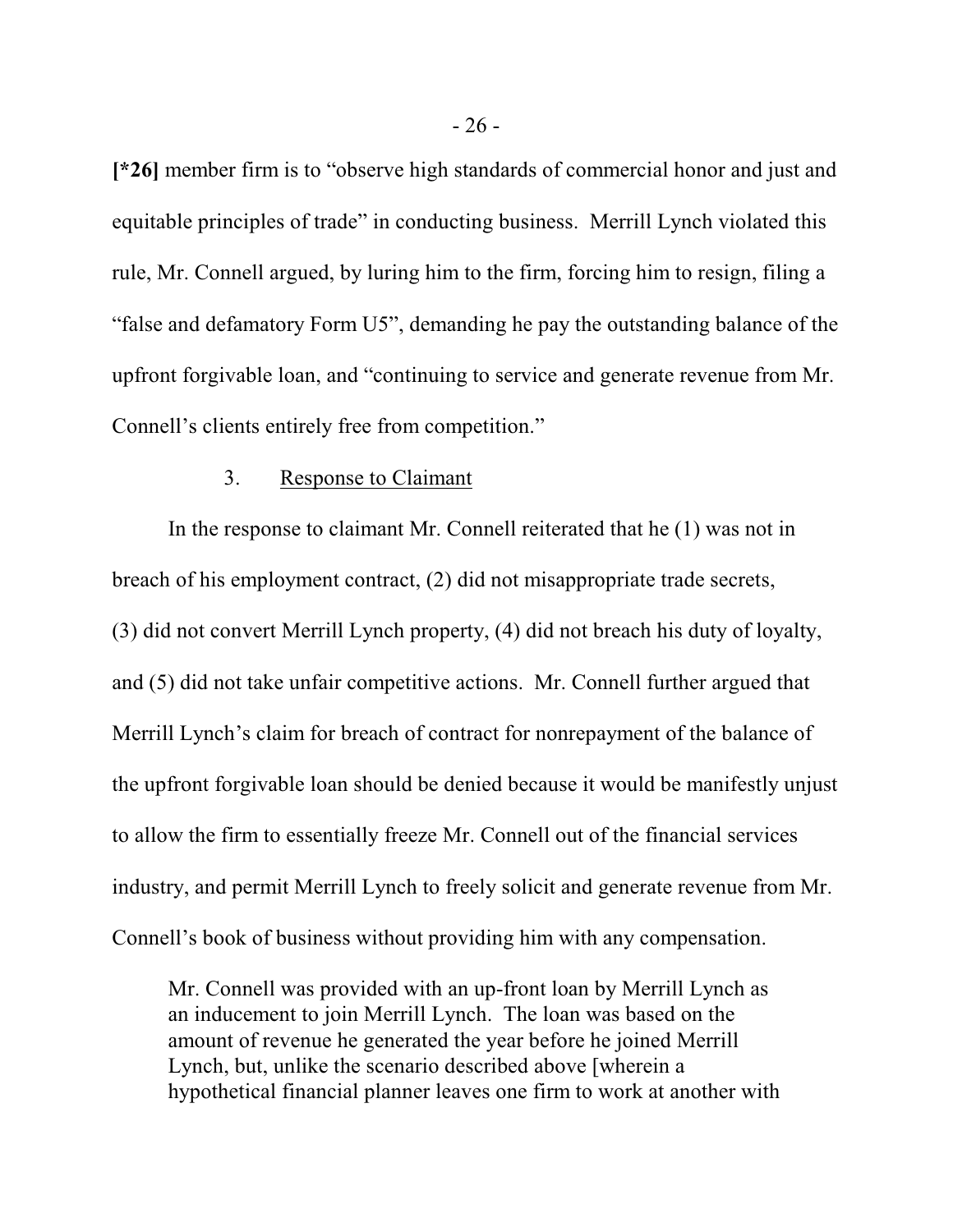[\*27] an outstanding balance remaining on a forgivable loan] when Mr. Connell resigned from Merrill Lynch, he did not join a competitor and, in the several months since his resignation, has only managed to acquire 11 clients. Instead, Merrill Lynch filed a Form U5 with language that makes it impossible for Mr. Connell to find comparable employment in the financial services industry. Having effectively sidelined Mr. Connell, Merrill Lynch has been able to solicit free from competition, Mr. Connell's entire book of business. Now Merrill Lynch, through its breach of contract claim, seeks to force Mr. Connell to repay to Merrill Lynch the amounts it originally paid to him to bring his book of business to Merrill Lynch. It would be manifestly unjust to permit Merrill Lynch to continue to solicit and reap the benefits of Mr. Connell's entire book of business, without competition, and also allow Merrill Lynch to collect the amounts allegedly outstanding on Mr. Connell's up-front loan. Therefore, Merrill Lynch's breach of contract claim for non-repayment of Mr. Connell's up-front loan should be denied.

Mr. Connell further posits that Merrill Lynch's claim against him for unjust enrichment should be rejected because, among other things, if any party has been unjustly enriched, it was Merrill Lynch.

### C. Outcome of the FINRA Arbitration

On May 5, 2011, the FINRA Panel rendered its decision. With respect to

Merrill Lynch's claims, the FINRA Panel stated "Claimant's [i.e., Merrill Lynch's] claims are denied in their entirety." Thus, the FINRA Panel declined to order Mr. Connell to pay the balance owing under the promissory note.

With respect to Mr. Connell's counterclaims, the FINRA Panel ruled that "[t]he restrictions on Respondent's [i.e., Mr. Connell's] personal account(s) with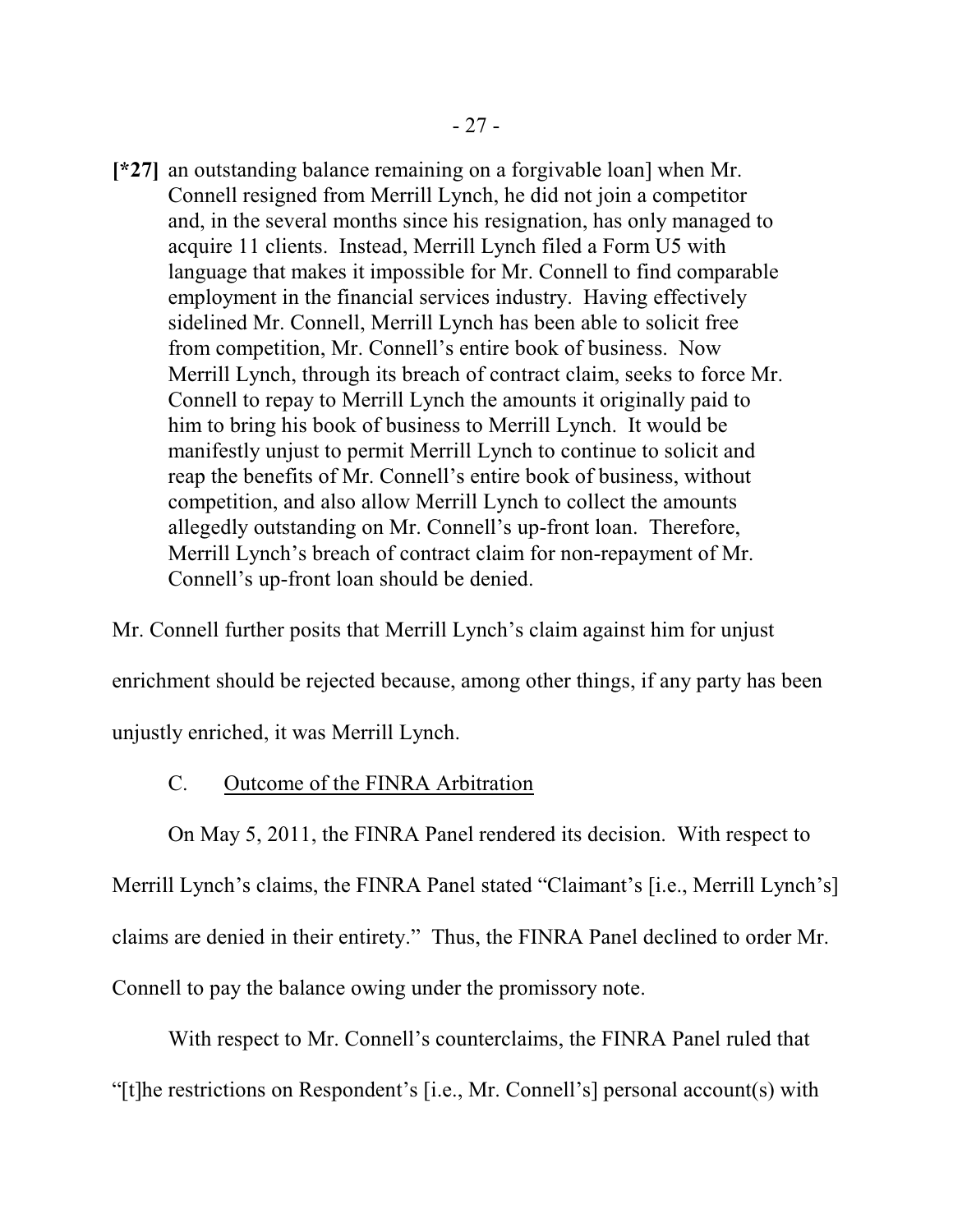**[\*28]** Claimant are stricken. Respondent is entitled to retain the \$3,285,228.26 paid by Claimant to Respondent." Thus, the FINRA Panel made it clear that Mr. Connell was not obligated to pay the balance of the upfront forgivable loan to Merrill Lynch. Mr. Connell was also awarded compensatory damages of \$476,500. The FINRA Panel did not specify its reasoning or the basis of this award. Mr. Connell was further awarded attorney's fees of \$288,732 and costs of \$22,734.

The FINRA Panel ordered Merrill Lynch to deliver to Mr. Connell the templates for his Microsoft Word documents and spreadsheets but expressly stated that the templates were to be delivered to Mr. Connell without any data. Upon delivery, Merrill Lynch was ordered to certify that it had removed the "Connell Proprietary Excel Spreadsheet and MS Word templates from its own computer systems". The order did not prevent Merrill Lynch from retaining the substantive client information, however. Mr. Connell's request that his Form U5 be expunged was denied. The FINRA Panel further ruled that all other elements of the injunction agreed to under the consent order were to remain in effect.

Mr. Connell's victory before the FINRA Panel was, according to Mr. Lewis, "very unusual. Typically, a promissory note is awarded because there's a contract and there are terms, and the terms are fairly one-sided when the financial advisor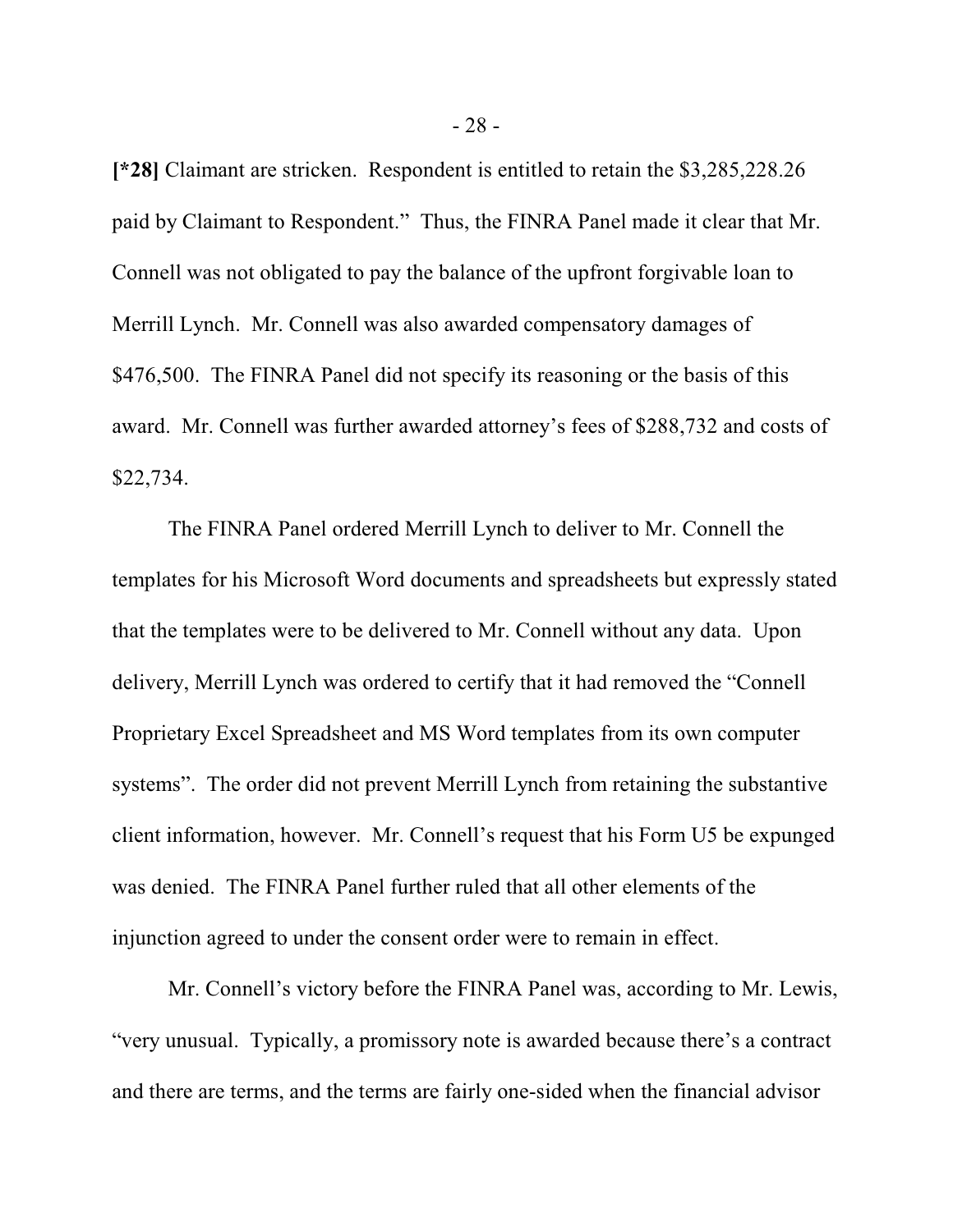**[\*29]** signs the terms. So there's an awful lot of protections for the financial institutions. So it's rare for something like this to occur."

#### V. Mr. Connell's 2011 Federal Income Tax Return

Merrill Lynch issued Mr. Connell a Form 1099-C, Cancellation of Debt, reporting debt cancellation income of \$3,285,228. The parties stipulated that the amount on Form 1099-C was wrong and that the proper amount of cancellation of indebtedness income should be \$3,242,248.<sup>16</sup>

Mr. Connell timely filed his 2011 Federal income tax return wherein he reported adjusted gross income of negative \$112,635. Mr. Connell attached to his income tax return a document entitled "Form 8582 and Schedule E 2011", wherein he reported the cancellation of indebtedness income as "deferred compensation" ordinary income. He offset this amount with two ordinary loss items: (1) a "Merrill Lynch Reduction for 1099C Reported on W-2" of \$42,980<sup>17</sup> and (2) "Smith Barney Citi Group Deferred Compensation Loss" of \$2,495,732, resulting in \$782,516 in total (net) deferred compensation. This amount, combined with Mr. Connell's other reported business losses, was reported on line

<sup>&</sup>lt;sup>16</sup>Merrill Lynch issued Mr. Connell a Form W-2, Wage and Tax Statement, reporting the other awards made by the FINRA Panel.

<sup>&</sup>lt;sup>17</sup>Respondent agrees that the amount listed on the Form 1099-C should be decreased by \$42,980.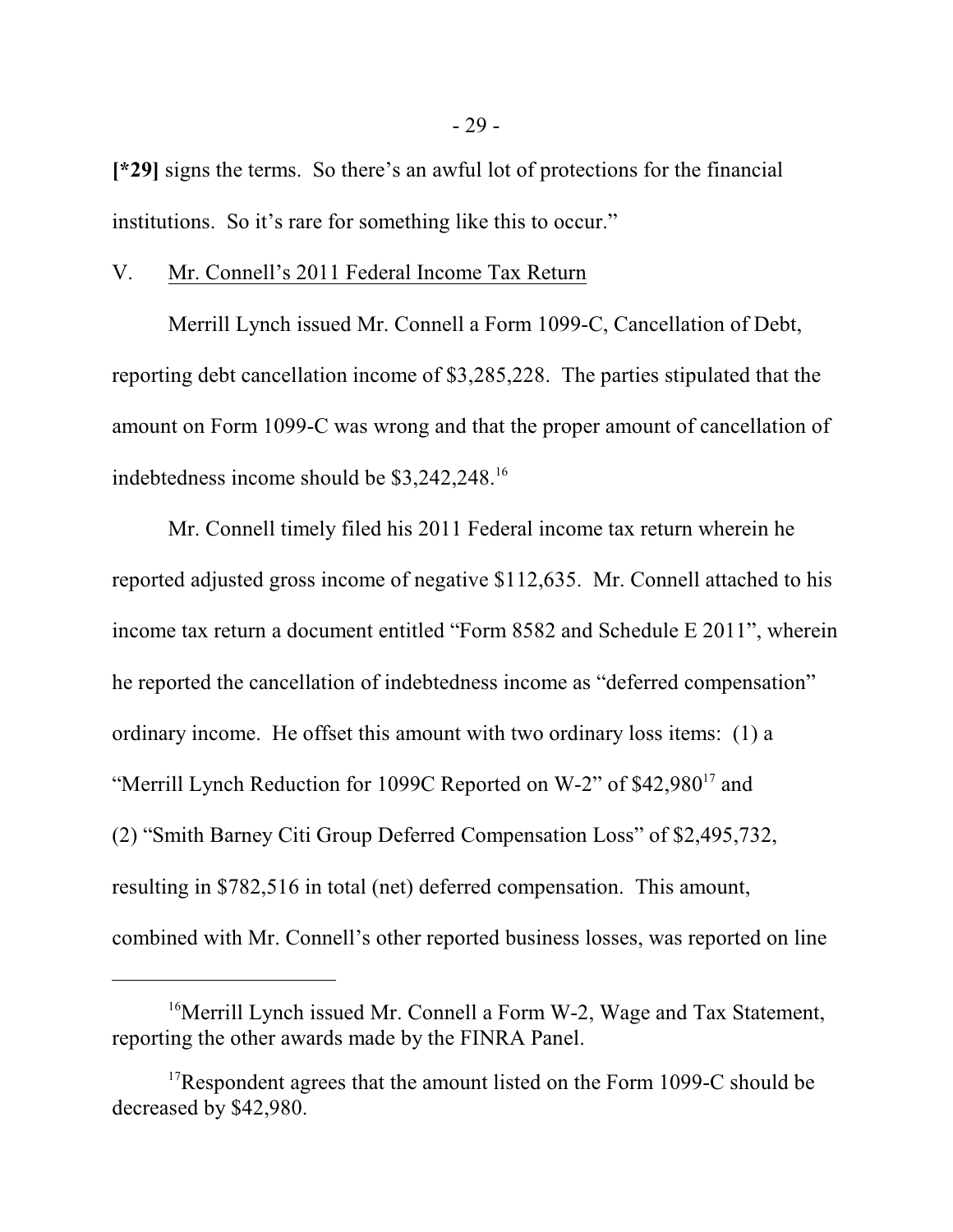**[\*30]** 17 of Mr. Connell's Form 1040, U.S. Individual Income Tax Return, as a total loss of \$577,363. Combining this total with deductions of \$65,999 claimed on Schedule A, Itemized Deductions, Mr. Connell requested a refund of \$129,911.

The IRS examined Mr. Connell's 2011 tax return and determined that the Smith Barney Citi Group deferred compensation loss was a loss from the sale of stock and could not be used to offset ordinary income. Mr. Connell has conceded this recharacterization.

On October 10, 2013, Mr. Connell filed an amended 2011 income tax return wherein he reported adjusted gross income of \$1,047,365. On line 17 of the amended tax return Mr. Connell reported positive income of \$582,637. Also on the amended return Mr. Connell reported itemized deductions totaling \$1,930,999. As a result, Mr. Connell again claimed entitlement to a refund of \$129,911. In essence, Mr. Connell recharacterized the extinguishment of the balance of the Merrill Lynch upfront forgivable loan, \$3,242,248, from ordinary income to capital gain.

### OPINION

In general, the Commissioner's determinations in the notice of deficiency are presumed correct and taxpayers bear the burden of proving error. Rule 142(a); Welch v. Helvering, 290 U.S. 111, 115 (1933). Gross income includes all income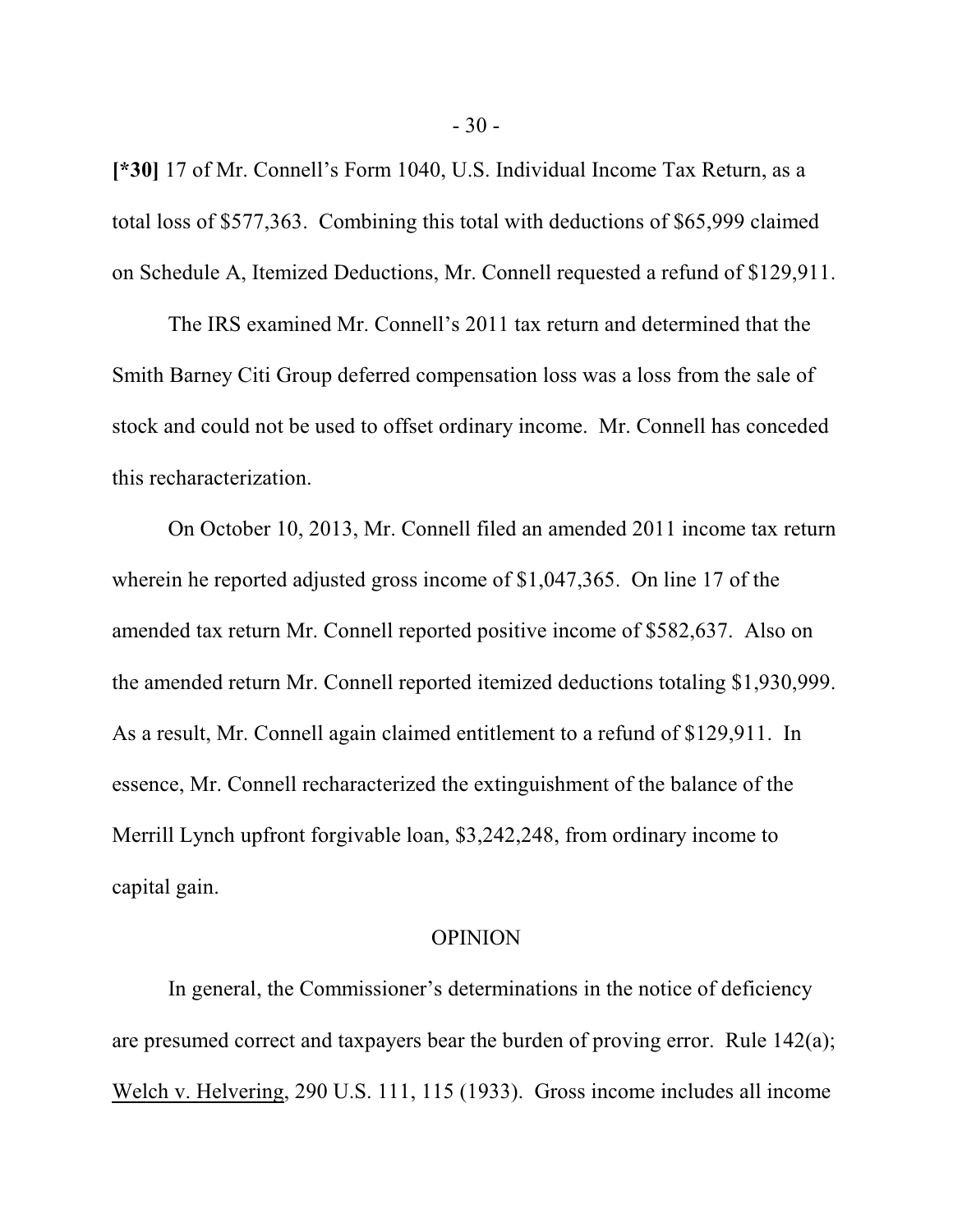**[\*31]** from whatever source derived unless specifically excluded. Sec. 61(a); Simpson v. Commissioner, 141 T.C. 331, 338 (2013), aff'd, 668 F. App'x 241 (9th Cir. 2016).

Proceeds received pursuant to a judgment arising from a dispute constitute taxable income unless the taxpayer can establish that the proceeds come within the clear scope of a statutory exclusion. Commissioner v. Schleier, 515 U.S. 323, 328-329, 336-337 (1995). When a solvent debtor's fixed obligation is reduced or canceled, the amount of the reduction or cancellation constitutes income. Sec. 61(a)(12); Commissioner v. Jacobson, 336 U.S. 28 (1949); OKC Corp. & Subs. v. Commissioner, 82 T.C. 638, 647 (1984).

This Court has long recognized the rule that "[t]he taxability of the proceeds of a lawsuit, or of a sum received in settlement thereof, depends upon the nature of the claim and the actual basis of recovery." Sager Glove Corp. v. Commissioner, 36 T.C. 1173, 1180 (1961), aff'd, 311 F.2d 210 (7th Cir. 1962); see also OKC Corp. & Subs. v. Commissioner, 82 T.C. at 650; Gidwitz Family Tr. v. Commissioner, 61 T.C. 664, 673 (1974). The nature of the litigation is determined by reference to the origin and character of the claim (origin of the claim doctrine) which gave rise to the litigation. Gidwitz Family Tr. v. Commissioner, 61 T.C. at 673. Thus, to the extent that amounts received for injury or damage to capital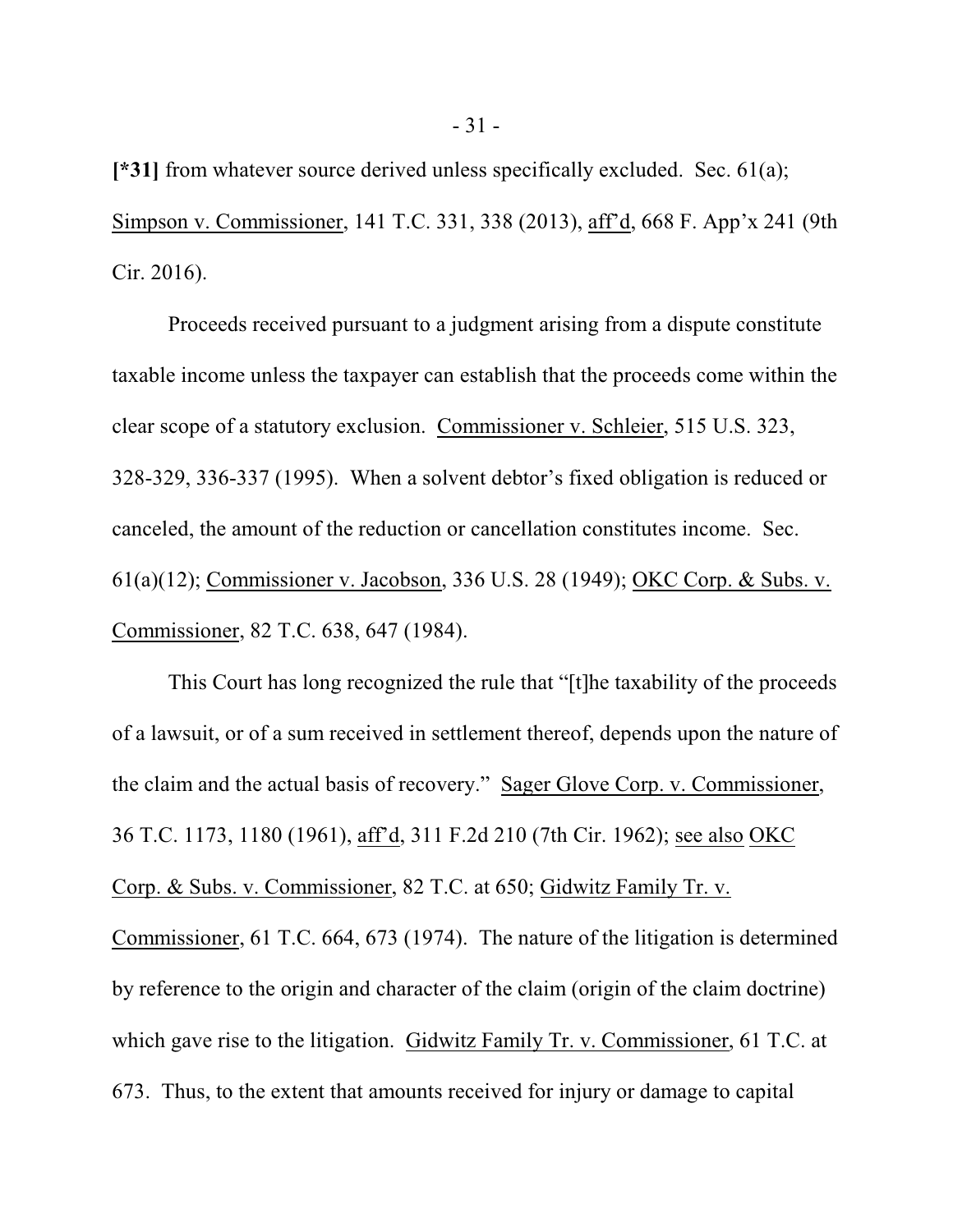**[\*32]** assets exceed the basis of the property, such amounts are taxable as capital gain, whereas amounts received for lost profits are taxable as ordinary income.

OKC Corp. & Subs. v. Commissioner, 82 T.C. at 650. In deciding the issue before

us (i.e., the character of the \$3,242,248 extinguished as a result of the FINRA

Panel's award) the question we must answer is: "In lieu of what were the damages

awarded?" State Fish Corp. v. Commissioner, 48 T.C. 465, 472 (1967) (quoting

Raytheon Prod. Corp. v. Commissioner, 144 F.2d 110, 113 (1st Cir. 1944), aff'g 1

T.C. 952 (1943)), modified by 49 T.C. 13 (1967).<sup>18</sup>

The Danielson rule does not control the outcome of this matter. Mr. Connell does not seek to change the tax consequences of a transaction by challenging the underlying agreements and reforming the contractual terms. See id. at 775-779.

<sup>&</sup>lt;sup>18</sup>Respondent argues that Mr. Connell is precluded by the rule of Commissioner v. Danielson, 378 F.2d 771 (3d Cir. 1967), vacating and remanding 44 T.C. 549 (1965), from relying on the origin of the claim doctrine. We disagree with respondent's position.

Respondent argues that Mr. Connell is bound by his employment agreement and promissory note. The promissory note was made as part of Mr. Connell's compensation package with Merrill Lynch (i.e., the monthly transition compensation). The note makes no mention of Mr. Connell's book of business. Moreover, as respondent points out, Mr. Connell treated the monthly transition compensation he received during his tenure at Merrill Lynch as ordinary income, which is consistent with the terms of the employment agreement and promissory note. Respondent also draws our attention to the fact that Mr. Connell did not assert that the income was capital gain income until the IRS determined that he erroneously characterized the Smith Barney stock loss as an ordinary loss.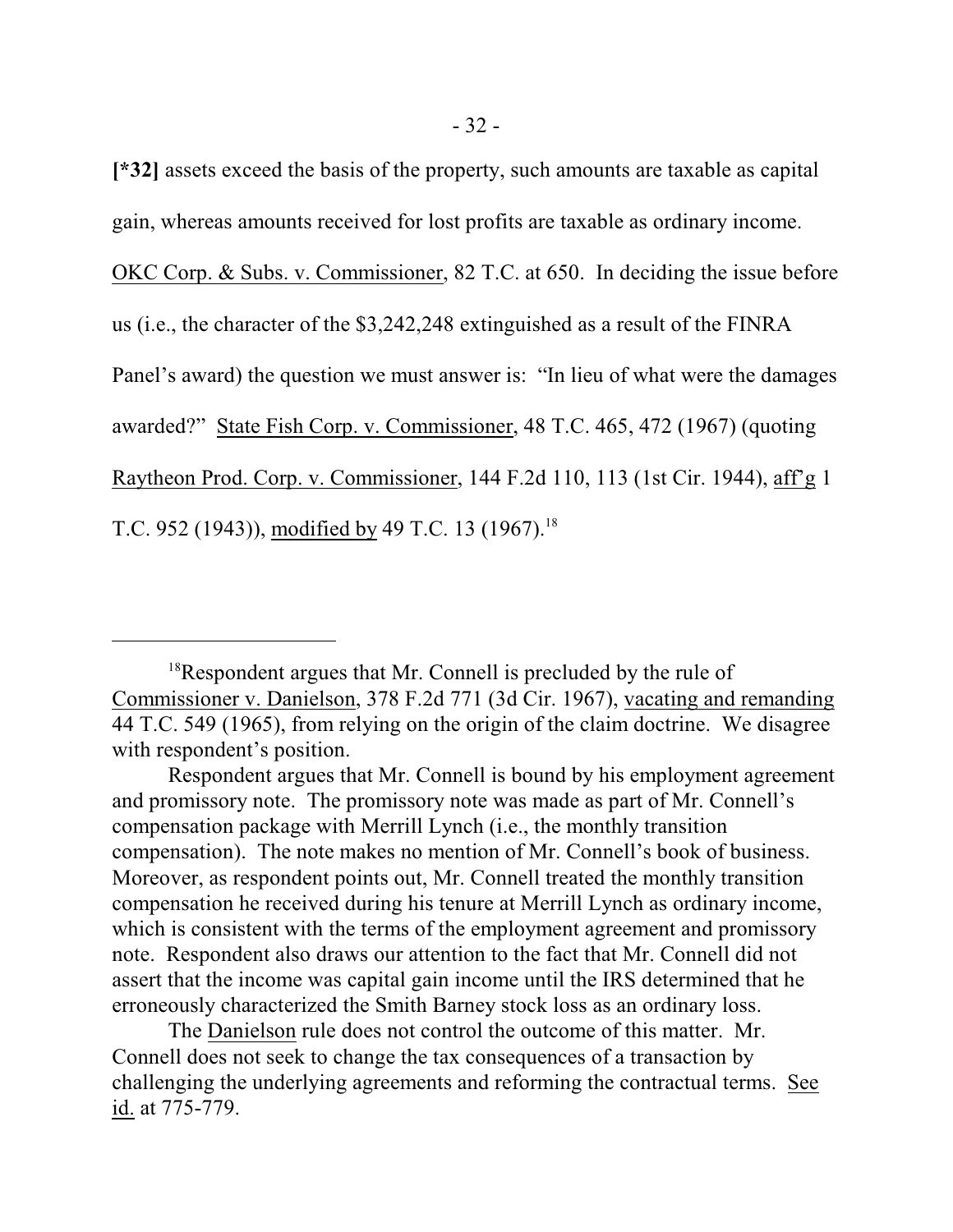**[\*33]** The FINRA Panel did not explain the basis of its award; hence, we are left to infer its reasoning. In similar cases we have looked to the pleadings to determine the nature of the taxpayers' claims. "The decided cases seem to be unanimous in holding that in such circumstances as we have here, the nature of the recovery is to be determined from the claims made in the pleadings or complaint filed in the prior action and the issues and evidence there presented to the jury." State Fish Corp. v. Commissioner, 48 T.C. at 474.

Mr. Connell argues that his filings with the FINRA Panel make it clear that the award was to compensate him for the taking of his book of business and hence should be taxed as a capital gain.

The gravamen of \* \* \* [Mr. Connell's] claim in the FINRA arbitration was that he was entitled to retain the unpaid portion of the Loan proceeds because they represented fair compensation for Merrill Lynch's having taken his book of business. In fact, that was the only argument he made with respect to his claim for retention of those proceeds.

We disagree. Admittedly, the filings heavily emphasize Mr. Connell's argument that Merrill Lynch lured Mr. Connell to Merrill Lynch in order to acquire his book of business and that thereafter it set out to ruin his professional reputation so as to keep him from working at a competing financial services firm. But this argument was not the only one Mr. Connell presented to the FINRA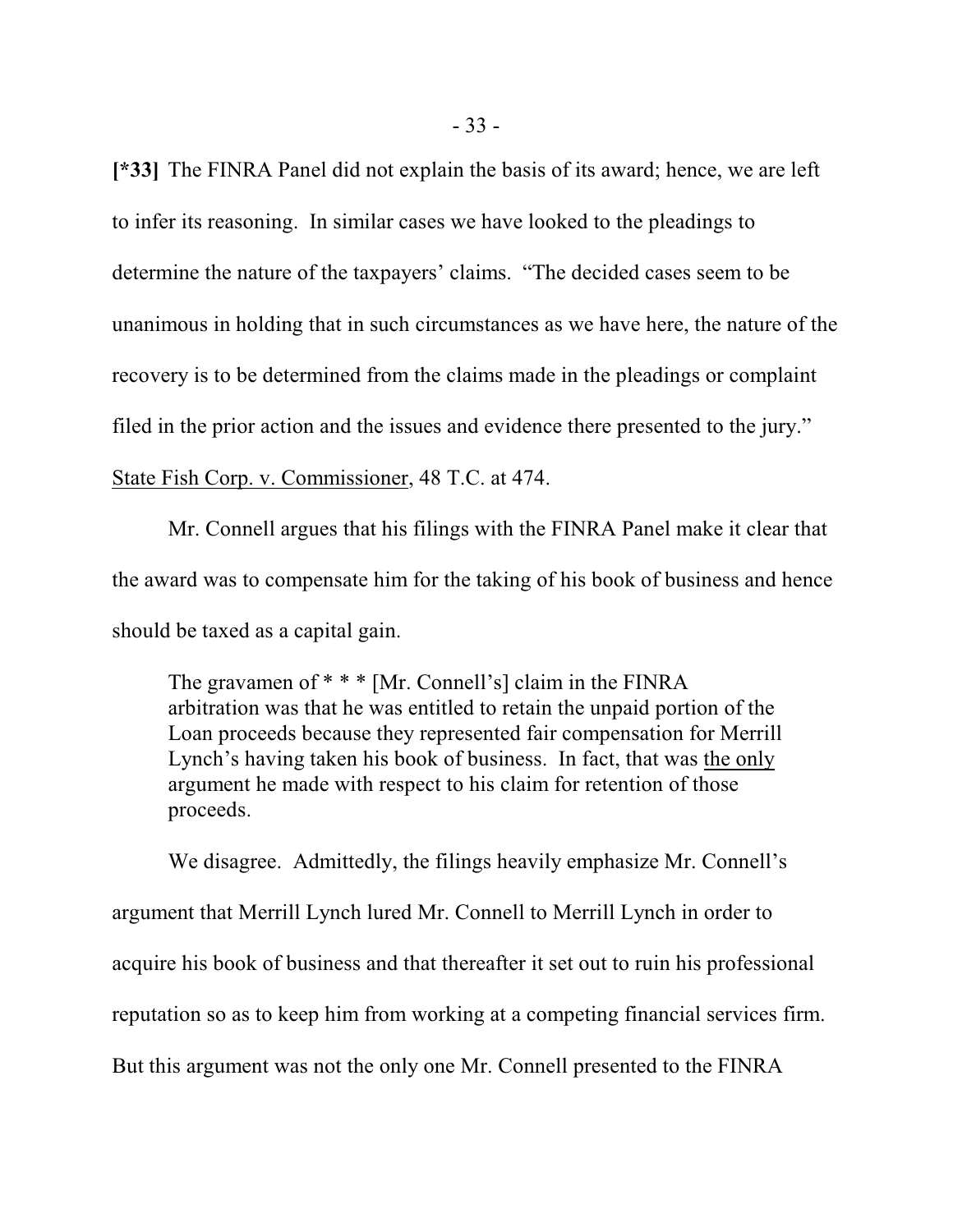**[\*34]** Panel. Mr. Connell's attorney, Mr. Lewis, an experienced and successful litigator, made certain of that. Mr. Connell's filings forcefully argue that the FINRA Panel should reject Merrill Lynch's position and conclude that Mr. Connell need not pay the balance of the upfront forgivable loan. Indeed, Mr. Connell's filings emphasized that Merrill Lynch breached the terms of the employment contract, not Mr. Connell, causing Mr. Connell to suffer damages. This argument, by itself, would relieve Mr. Connell of his obligation to pay the outstanding balance of the promissory note to Merrill Lynch.

The record herein does not reveal the specific argument the FINRA Panel found most persuasive when it extinguished the balance of the upfront forgivable loan. Petitioners bear the burden of answering the question "in lieu of what were the damages awarded?" On the basis of our examination of the record, we conclude that petitioners have not met their burden to establish that the amount at issue was solely for the acquisition of Mr. Connell's book of business. Consequently, we sustain respondent's determination that the extinguishment of Mr. Connell's debt to Merrill Lynch constitutes cancellation of debt income and that the amount of the extinguishment is taxable as ordinary income.

- 34 -